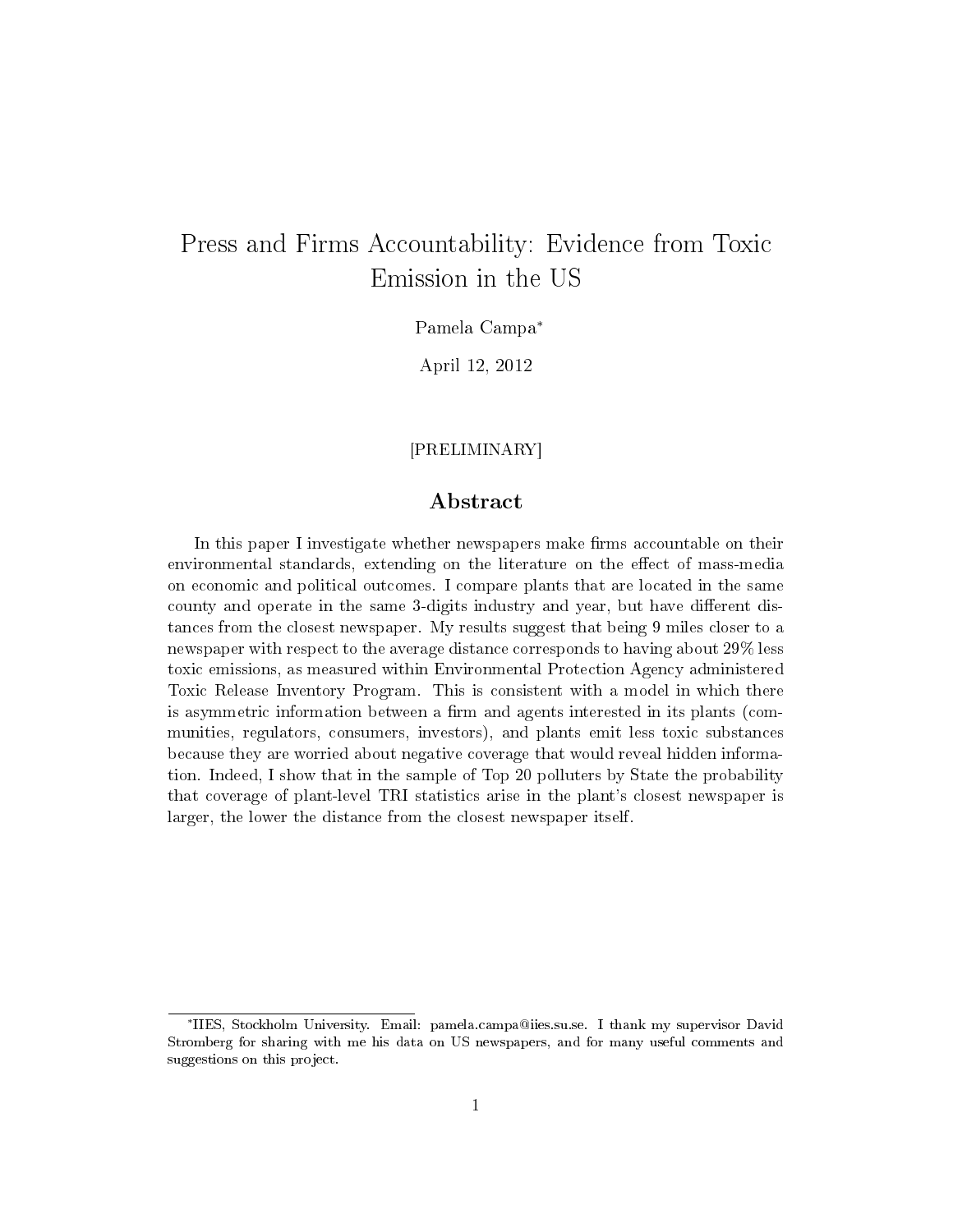## 1 Introduction

In July 2011 Greenpeace released a report, Dirty Laundry, on two facilities based in China, that were found to be discharging a range of hazardous chemicals with hormone-disrupting properties to the environment. Greenpeace connected the facilities to some major clothing brands, among which Adidas, Nike and Puma. After the release of the report, these three companies engaged in a "virtuous competition" to minimize or erase the production and release of these toxic substances from their entire production chain.

This is only one of many instances of companies committed to corporate social responsibility (CSR hereafter). It is widely discussed why profit maximizing corporations do engage in CSR activities. Among the explanations that have been proposed and explored, one is that CSR can be classified as a risk management strategy, meant to avoid future lawsuits or regulatory interventions. This is directly related to the desire to keep a good reputation among communities and politicians. Moreover, reputation toward consumers and investors seem to play an important role. Consumers have the potential to punish the company for anti-social behavior through boycotts; Hainmueller et al.  $(2011)$  find, for instance, a positive effect on sales of the "fair trade" label. Investors can base their investment decisions on companies' social and environmental standards; in the US about 10% of the money in professional funds are managed by funds that have some explicit environmental or social objectives (Heal 2008); Hamilton (1995) finds that stock market prices react negatively to news about the release of toxic substances from US companies within the TRI program, and his result is replicated in different contexts (see Konar and Cohen (2001) for a literature review on firm market value and environmental performance).

If reputation-related concerns are what leads firms to perform well according to social and environmental standards, information must play a key role. If communities, politicians, consumers and investors are not informed about how responsible is a firm, the usage of CSR to build a good reputation cannot be justified. In particular, while news about "positive" initiatives can be easily spread by the firm itself, asymmetric information on negative performance likely exists.

In this paper I investigate the role of local newspapers in the US in delivering information about firms environmental performance, filling a gap between firms and their "constituents", and therefore contributing in making firms accountable on their environmental standards. In particular, I investigate whether firms control their emissions of toxic substances to avoid bad coverage from local newspapers, which would undermine their reputation. In this way, I contribute to different strands of literature in economics. First, I broaden the literature that documents the effects of mass-media on political outcomes (see Pratt and Stromberg (2011) for a review), shedding light on the role of mass-media in creating incentives for CSR effort. Second, I analyze one possible determinant of emissions of toxic substances, which have been shown to be detrimental for health outcomes (see, for instance, Currie (2008)).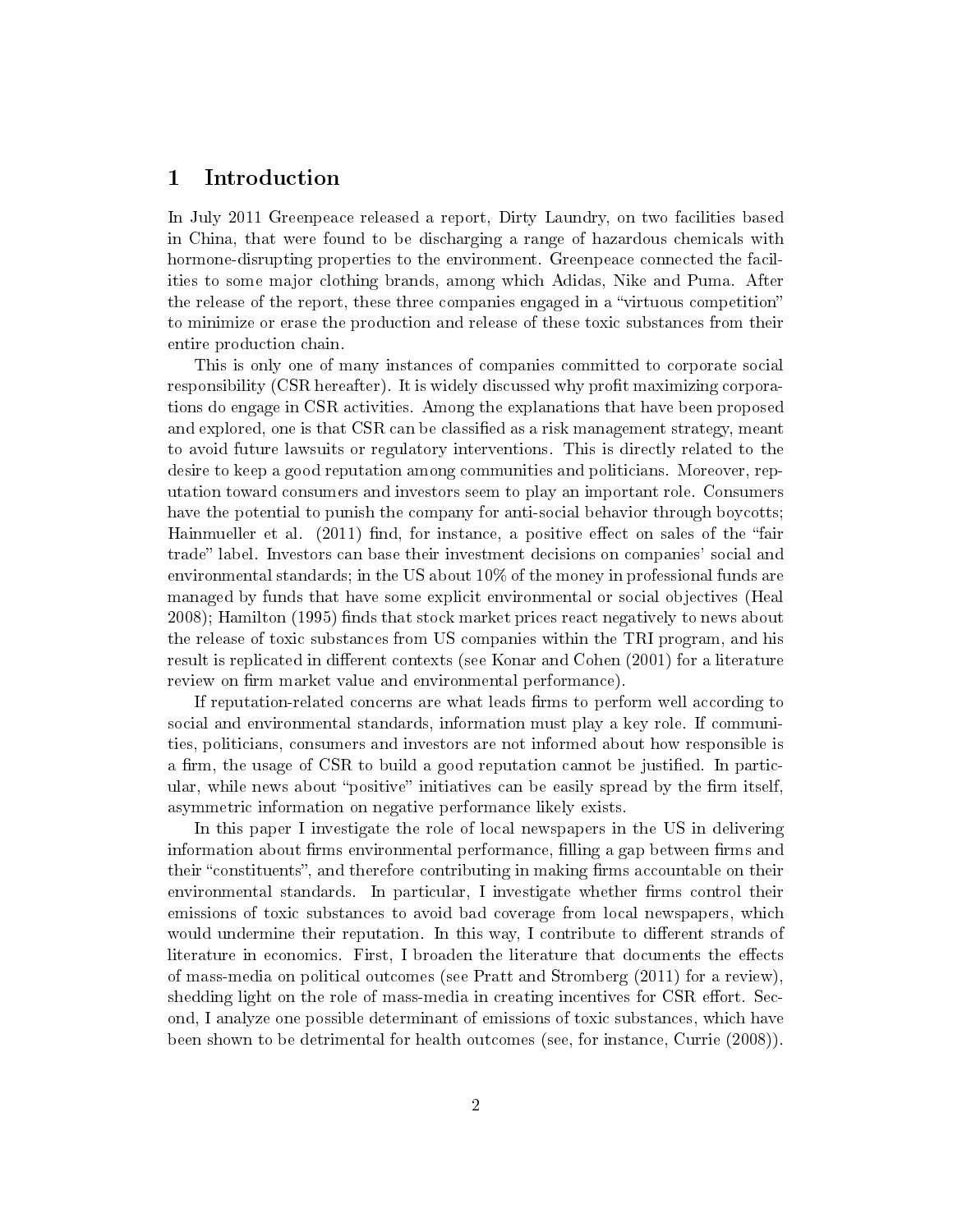Third, I provide some insights for policies aimed at regulating toxic emissions in an "indirect" fashion (like cap and trade policies).

To investigate the role of newspapers in "regulating" emissions, I use data on toxic releases from US-based plants, reported through Environmental Protection Agency (EPA henceforth) administered Toxic Release Inventory program (TRI henceforth). Starting from 1989, every year plants with more than 10 employees that operate in certain sectors and that manufacture, process or otherwise use possibly toxic substances above certain thresholds, must report the quantity of each toxic substance released to the air, to the water and to the land. The reporting requirements were introduced with the Emergency Planning and Community Right to Know Act, following a fatal chemical-release accident in Bophal, India. Every year, statistics on total emissions from plants are published by EPA on its website, and different newspapers, bloggers and environmental activists write stories about these data, usually spotting some top-polluters in a State, in a county, or nation-wide. Emission are not regulated, therefore EPA sanctions plants only when they are caught to have mis-reported their emissions.

I first look at plants that were Top 20 polluters at least once during the sample period, which spans the years between 1998 and 2009. I compare plants that operate in the same State, year and 3-digits industry, and I exploit the variation in distance from the closest newspaper for these plants. I focus on States where coverage of TRI statistics has emerged at least once throughout the period analyzed. I document the relationship between distance from closest newspaper and coverage in the closest newspapers within 5 days from the release of data. My results suggest that being 17 miles more far from a newspaper than the average distance reduces the probability to be covered in the closest newspaper by 20%, once the probability to be covered in any other newspaper (that should measure how "visible" is the firm) is contolled for. One should be aware that coverage is a very rare event, since only 3.7% of the plant-by-year observations in the sample do get coverage in closest newspaper, and 3.5% get coverage in any other newspaper. However, the proability of this event, i.e. the "threat of coverage", is larger, in equilibrium, for plants located nearby a newspaper. It is this "threat of coverage" that can make the firm accountable on its environmental performance, and it is this effect that I aim at measuring in the second part of the paper.

I estimate the effect of distance from closest newspaper on emissions for all the plants that report their toxic emissions through the TRI program and that operate in States where coverage of TRI statistics has emerged at least once during the period analyzed. The average distance from closest newspapers for these plants, that include non-polluters (i.e. firms that manufacture, process or otherwise use toxic substances, but that do not release them), is equal to 9 miles. According to my estimates, being 9 miles closer to a newspaper with respect to the average distance translates in about 28% less toxic emissions.

The validity of these results rest on the plausibility of the identifying assumption,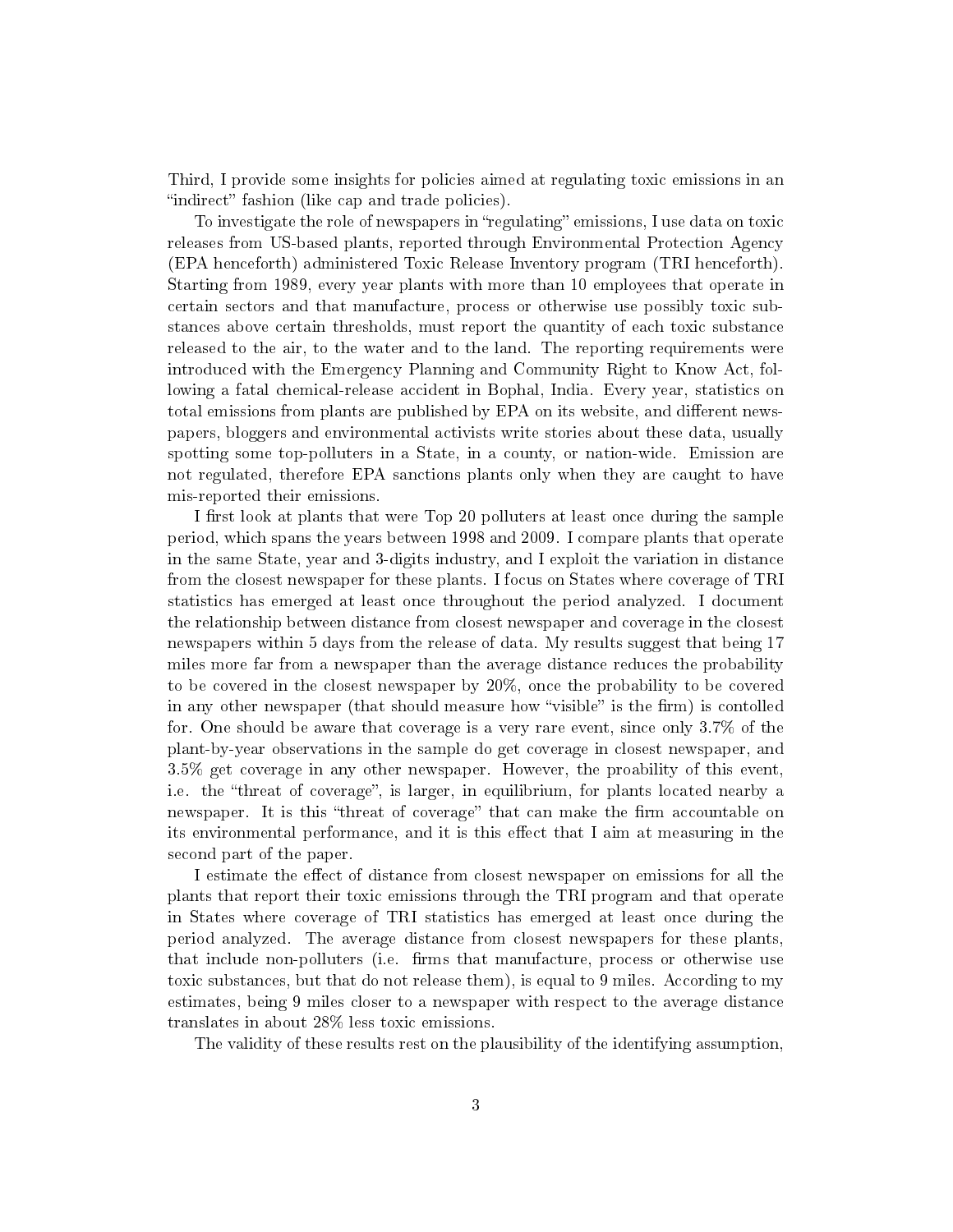i.e. that, once a full set of covariates is controlled for, the variation in distance from closest newspaper is essentially random with respect to other characteristics that determine toxic emissions. Beside including industry and county fixed-effects, I control for a full set of demographics that should capture within county heterogeneity in economic and social conditions. I use Census-block-group data and geographic information systems to calculate averages of these demographics in circles with center at the plant's location and radius equal to 10 miles. Importantly, I control for linear and non-linear effects of population density and income; different pieces of evidence suggest that population and income are indeed the main determinant of newspaper location (see Gentzkow et al. (2011)). Other demographics (share of people who live in an urban area, measures of education, age and racial composition of population) are included.

I use the estimates of the effect of distance when the observables are included to draw some inference on the possibility that selection on unobservables bias the results. In particular, I find that the correlation of the unobservables with distance should be 5.3 times bigger than that of the observables to cancel out the estimated effect. This is remarkable, given that the main determinants of newspaper's presence are included among the observables.

Moreover, I show that distance and emissions are not signicantly correlated in States where coverage of TRI statistics has never emerged. This is consistent with distance having an effect on emissions through the "threat of coverage", because this threat does not exist in States in which TRI statistics do not constitute "news".

The rest of the paper is organized as follows: in Section 2 I describe the data. Section 3 presents the equations estimated and the results. Section 4 discusses the identifying assumption. Section 5 presents future development of this project and concludes.

## 2 Data Description

I use data on toxic releases collected by EPA within the TRI program; starting from 1989, every year plants with more than 10 employees that operate in certain sectors and that manufacture, process or otherwise use (MPOU henceforth) toxic substances above certain thresholds must report the quantity of each toxic substance released to the air, to the water and to the land. However, if the quantity released is lower than 500 pounds, firms can choose to not report the quantity released, and will just submit a form that certifies that they MPOU some of the listed toxic substances; for these cases, emissions are set to zero; this exception does not hold for Persistent, Bioaccumulative and Toxic (PBT) chemicals. Over time firms can update their data on emissions, when they discover some mistakes in previous reporting. Data on updated emissions from 1989 to 2009 can be accessed on EPA website. However, for the purpose of the current research, I use original data on emissions. These data were provided by EPA for years from 1996 to 2009. In 1998 there was a major change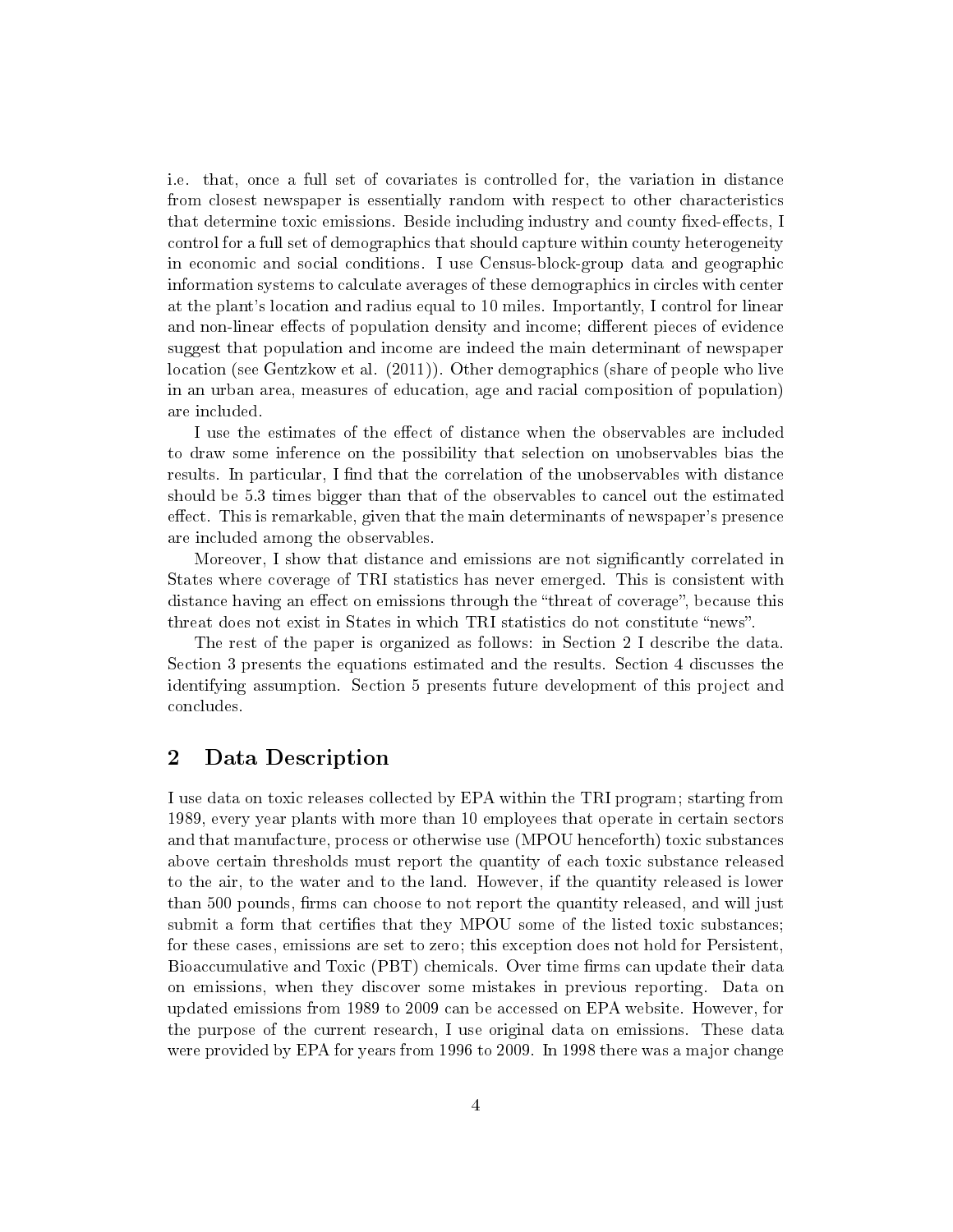in the program, with new sectors being added among those that were required to report their emission statistics. Therefore, I limit my sample to plants observed in the years 1998-2009. I have information on the six digit sector in which a plant operates every year and on its exact geographic location, in the form of latitude and longitude.

I use two different samples for the analysis of the effect of distance on coverage and for that of the effect of distance on emissions.

To select the sample for the analysis of the effect of distance on coverage, I flag plants that were Top 20 polluters in their State at least once in the years in which they appear in the sample, and I follow them throughout the estimation period; these plants reported emissions between 1998 and 2006, i.e. their articles were published between 2000 and 2008, since TRI statistics are released with a two years lag. From this group, I selected plants whose closest newspaper's articles are archived in Newslibrary; I then searched for articles that were written within 5 days after the release of TRI data every year<sup>1</sup>. I searched for a short form of the name of the plant, for the city and the county where the plant is located, and for the word EPA. Using the output of this search, I created two variables with, respectively, the number of articles in the closest newspaper and the number of articles in any other newspaper; these are meant to be good proxies for the number of articles written about TRI statistics.

As shown in Figure 1, coverage is heterogeneous across States, with 22% of States having coverage equal to 0 in the period studied, meaning that no articles were written reporting TRI statistics for plants located in these States. In the analysis of the effect of distance on coverage I look at States where at least one article on TRI statistics was written througout the sample period. In this way, I focus on States in which there is variation in the variable of interest; while this should not have any implication for the internal validity of the results of my analysis, the external validity is limited to States where some interest from the media on TRI statistics has emerged.

For the analysis of the effect of distance on toxic emissions I consider the entire sample of plants located in States where some coverage has emerged. Given that data are published with a two years lag, and that I look at the effect of distance from closest newspaper on emissions one year later, practically I analyze the determinants of emissions between 2001 and 2009.

The variable distance is constructed using a dataset reporting the name of possibly all the US newspapers, with their city of location, the year they were funded and the year they were closed, if relevant. This dataset is based on information published in the website Chronicling America. Given that I have information on the geographic location of each firm in the form of its latitude and longitude, I perform an analysis in ArcGis, where I calculate the distance of each firm from the closest

 $1$ I limit the search for articles to this restricted sample of plants because the sample size is very large and the coverage in newspaper is most likely focused on Top 20 polluters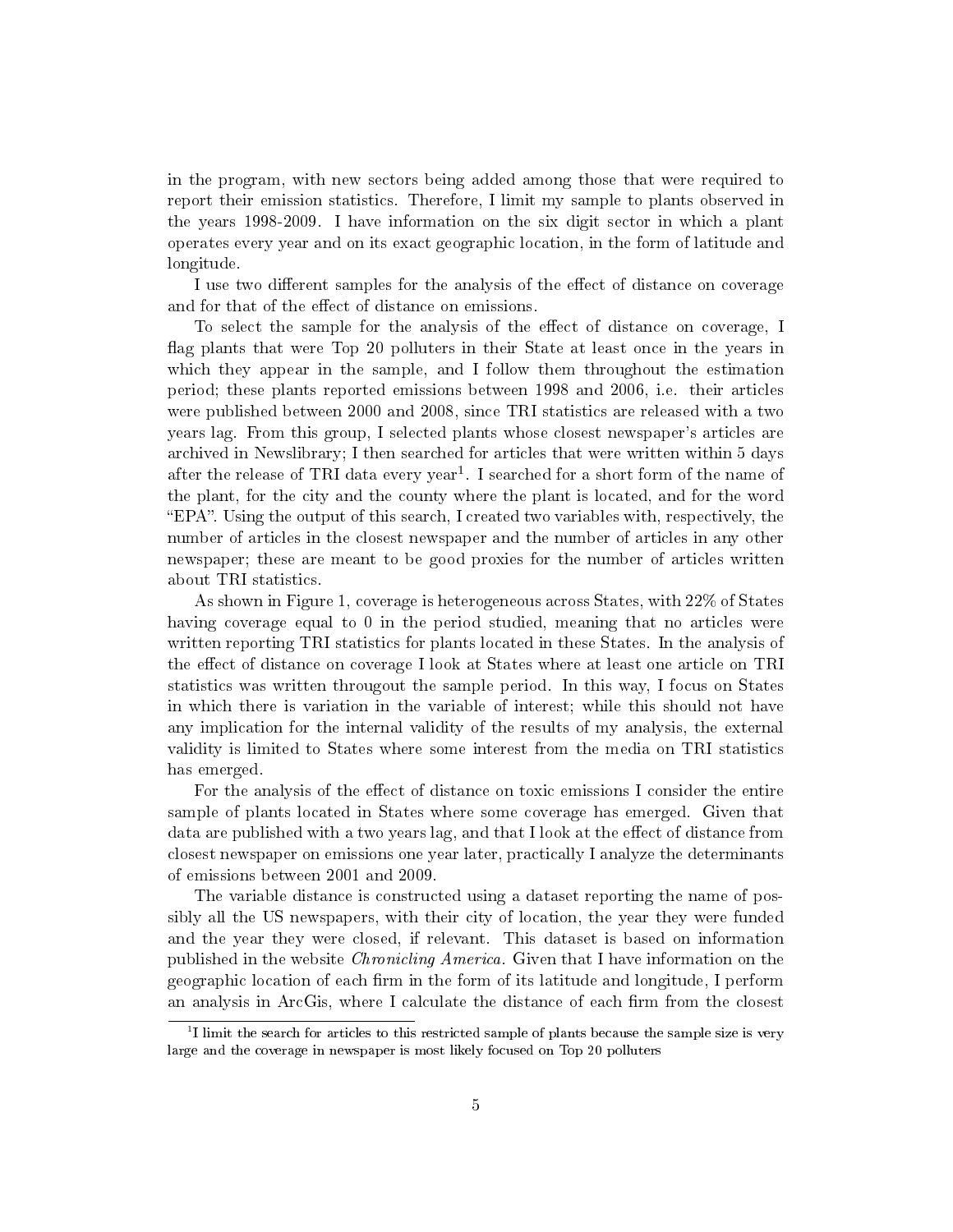newspaper in the dataset.

The control variables I use in the analysis are based on Census data. I downloaded block-group data for each of the variables of interest<sup>2</sup>. Using Geographic Information Systems as ArcGis and Geospatial Modelling, I split the US territory in cells with area equal to 1 square kilometer ( $\approx 0.39$  square miles); every cell gets the value of the census block group that has its maximum area in the cell itself, an approximation that does not seem too costly, given the relatively small size of the Census block groups. I then calculate the average across these cells in a circular area with radius equal to 10 miles and center at the plant's location. For the variables population density, percentage of black, percentage of people younger than 20 and percentage of people older than 65 I use Census data for the years 2000 and 2010, and I interpolate the values in between using a cubic spline. For the education variables, income per capita and share of population that lives in an urban area, data for 2010 are not available yet, therefore I linearly extrapolate data in 1990 and 2000 (2010 data will be used as soon as they will be available on US Census website).

Summary statistics for the two samples are shown in Table  $1^3$ . As expected, average toxic emissions are much larger for the Top 20 polluters; moreover, distance form closest newspaper is definitely larger for the first sample than for the second, which suggests that plants that pollute less are more likely to locate nearby a newspaper. The average distance from closest newspaper is equal to about 17 miles for Top 20 polluters, and about 9 miles for the entire sample used in the analysis of determinants of toxic emissions. The other remarkable difference between the two samples is related to the share of population in urban areas.

As I show in Figure 2, where I represent total emissions in the original TRI sample, TRI emissions declined steadily between 1998 and 2009, the reason for which the program is regarded as a successful one. In the dataset a value of zero is associated with emissions from firms that MPOU monitored toxic substances above TRI thresholds, but do not exceed the prescribed thresholds for releases. These firms are supposed to compile a form without reporting the level of emissions, just certifying that they emit these substances below the minimum threshold, and their emissions are approximated by EPA to 0. Given that I estimate how reported emissions, rather than actual ones, respond to the threat of coverage, I also set emissions equal to zero for these plants. However, in robustness check I run an interval regression, using

 $2A$  census block group is a cluster of census blocks, that contains between 600 and 3,000 people, with an optimum size of 1,500 people.

<sup>&</sup>lt;sup>3</sup>From the initial sample of plants, a few observations were dropped because the 6-digits sector was not reported in the original data, or because it was not possible to create the control variables, due to some tabulation errors in Census data; moreover, from the sample used in the analysis on toxic emissions, I dropped, in the order: plants that were observed only for one year or two years, because this complicated the estimation of standard errors clustered by plant; among those that were left, I dropped plants in counties observed only for one plant-by-year observations, because these complicated the estimation of county fixed effects; among those that were left, I dropped plants in industries observed only for one plant-by-year observations, because these complicated the estimation of industry fixed effects.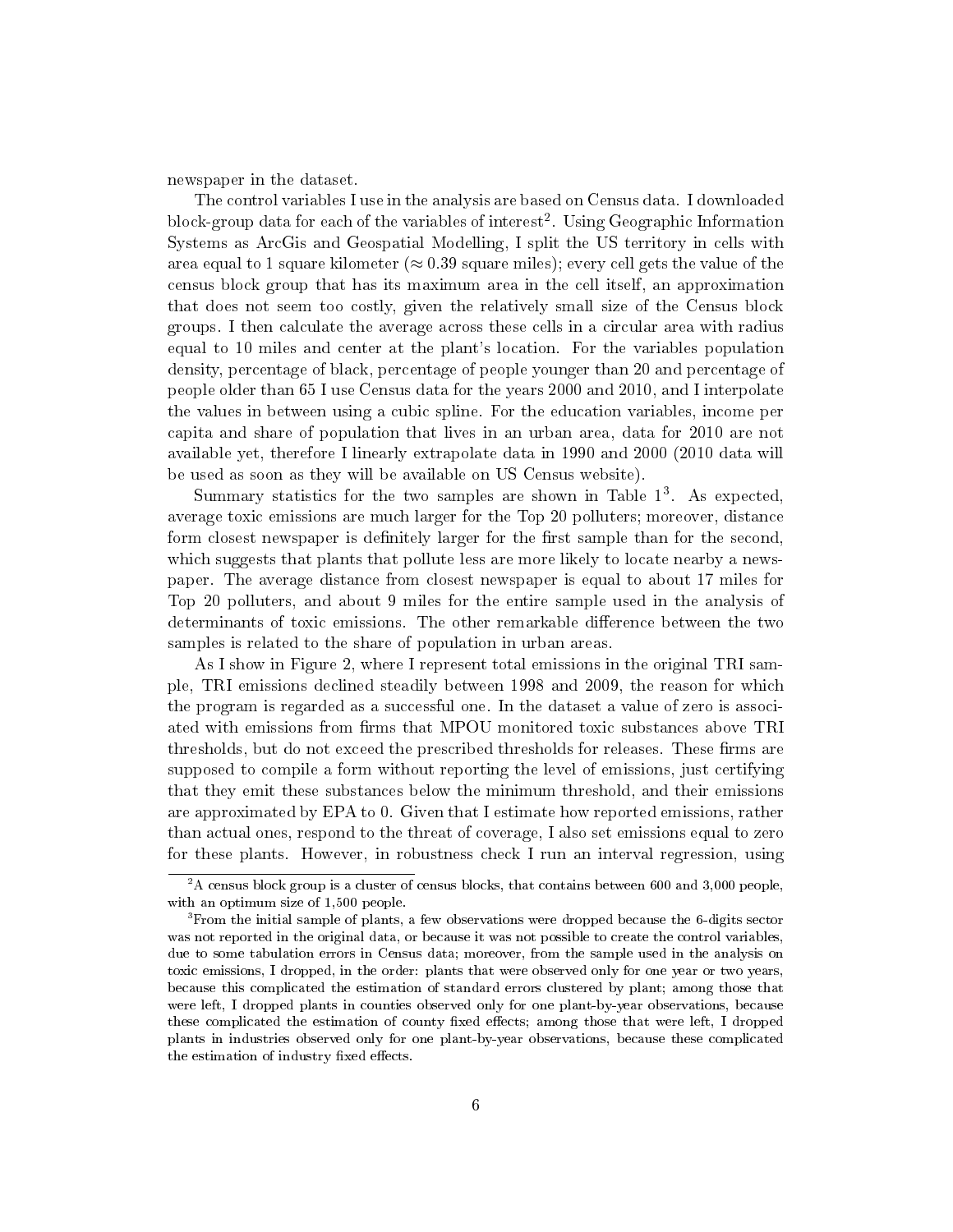lower and upper bounds implied by this reporting technique.

The distribution of emissions is very skewed to the right, therefore I perform the analysis on log emissions, which also helps interpreting the results. I add a constant to emissions equal to 0, that is smaller than the minimum non-zero value in the dataset.<sup>4</sup>

Every firm on average during the all sample period gets  $0.04$  articles in its closest newspaper, and 0.05 in any other newspaper. This is a low number, due mainly to the high number of zeros in the sample: in fact, only about 3.7% of plant-by-year observations get coverage in closest newspaper, and 3.4% get coverage in any other newspaper.

The distribution of articles and distance is skewed to the right, therefore I also transform these two variables with logs. Given that articles take value  $0, I$  first add a constant equal to 0.001 when the variable is equal to 0.

## 3 Estimation

#### 3.1 Distance from closest newspaper and coverage

I start documenting that plants that are closer to a newspaper get more coverage in the closest newspaper in the 5 days after the release of data from EPA.

There are a number of reasons for which distance should matter for plants' coverage in newspapers. First of all, it is easier for journalists to access information about a plant located nearby their workplace, by visiting the plant, interviewing with plant's employees etc. Moreover, journalists themselves, being very likely to live near their workplace, can be directly affected by a plant activities, and hence they are personally interested in collecting and publishing related news. Finally, journals write stories that a high share of their readers is interested in; this, coupled with the facts that newspapers have high circulation in their surrounding area, and that readers are interested in news about plants located nearby their houses, provides a further intuition for why distance and coverage should be related.

Notice that I abstract from considerations on whether the coverage is positive or negative, although the analysis of a random sample of articles on TRI statistics shows that it is more likely that newspapers cover the topic in a way that would negatively affect the plant's reputation<sup>5</sup>.

I estimate the following equation:

$$
y_{pt} = \beta_0 + \beta_1 Z_{pt} + \lambda_s + \gamma_t + \eta_i + \epsilon_{pt} \tag{1}
$$

<sup>4</sup>Hu (1972) shows that the distortion caused by this type of transformation is smaller the smaller the constant, and it is less severe when the constant is added only to the values that need to be transformed, rather than to the entire sample.

 ${}^{\circ}$ Examples of more "positive" coverage are articles that document substantial decreases in emissions for plants that are historically top polluters; it is evident that also this type of coverage can create incentives for a plant to decrease its emissions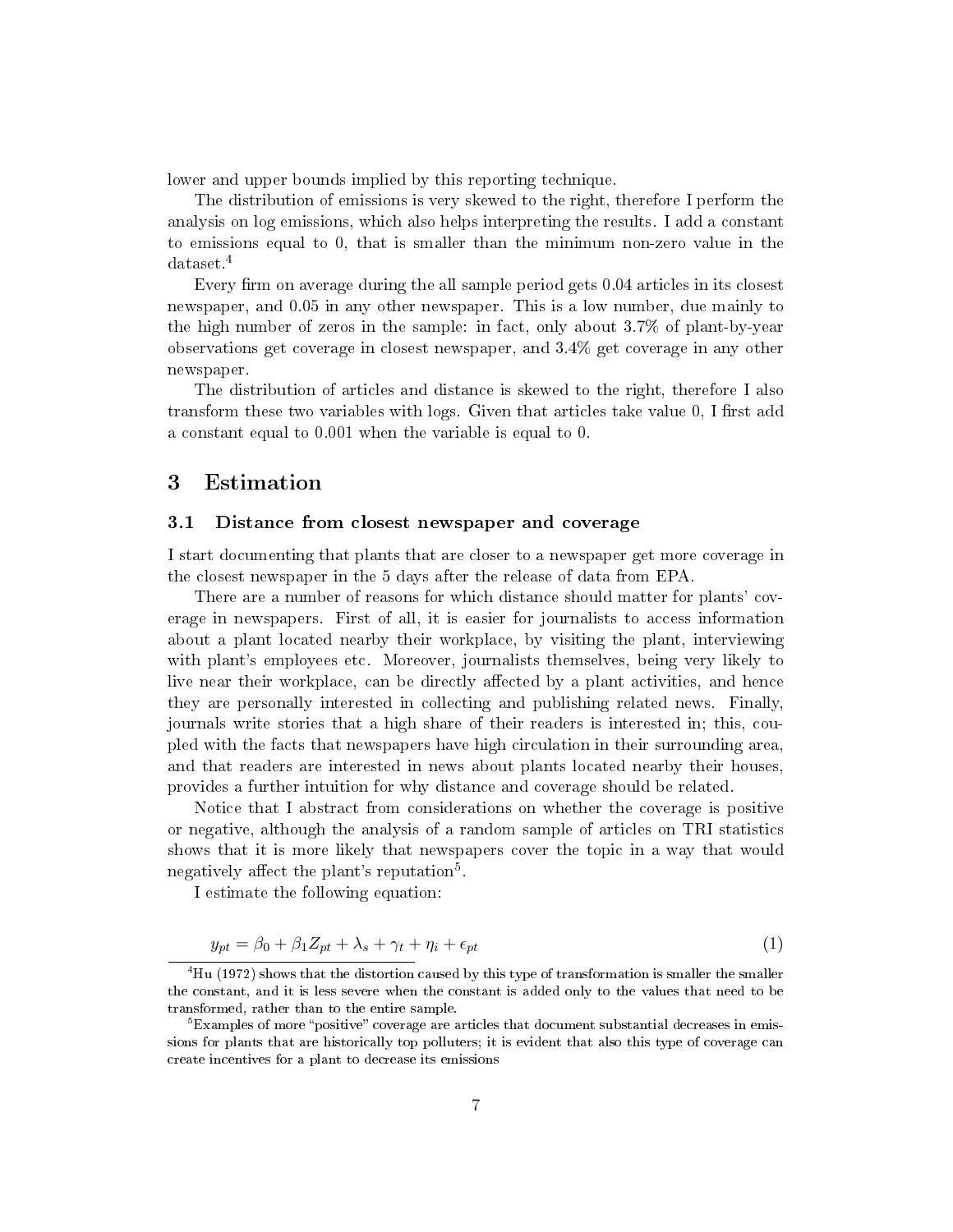$y_{pt}$  is a dummy taking value one if articles featuring plant p are published within 5 days from the release of TRI data in the closet newspaper in the relevant year;  $Z_{pt}$ is distance of plant p from the closest newspaper,  $\lambda_s$  are State fixed-effects,  $\gamma_t$  are year fixed-effects and  $\eta_i$  are three-digits industry fixed effects. I estimate equation 1 with a Linear Probability Model. Results are shown in Table 2.

I compare plants that are located in the same State, industry and year, and that have different distances from closest newspaper<sup>6</sup>. I also exploit differential changes distance across States, but this variation is very small, due to the high persistence of  $Z_{pt}$  over time. According to the estimates in column (1), plants whose distance from their closest newspaper is 1% smaller are 0.2% more likely to be covered. However, this estimate could be biased, due to some characteristics that can affect the selection of newspapers and firms, creating spurious correlation among the variables of interest. On one hand, locations with high levels of education are more likely to be headquarter to a newspaper; these locations, if characterized also by high economic activity, could host large plants, that as such have more toxic emissions. On the other hand, large firms that emit toxic substances may settle in locations whose population is less educated, because this decreases the risk that citizens or politicians attempt to limit emissions for given production size. Given that plants with more emissions do in turn attract more articles, both these patterns would induce a spurious correlation between the variables of interest.

In general, any characteristic that is correlated with proximity to a newspaper and with the firm "visibility" would bias the estimates.

In order to guard against this possibility, I adopt two strategies. First, I show in column  $(2)$  that the effect of distance on the probability to be covered in any other newspaper is smaller and not precisely estimated. If distance does not matter in increasing the incentives for newspapers to cover a plant, the spurious effect should be estimated also when looking at coverage in other newspapers, because other newspapers should equally react to the plant's visibility. Therefore, the result in column (2) is reassuring on the causal interpretation of my estimates. In column (3) instead I insert the variable "coverage in any other newspaper" among the controls, as a measure of plant's visibility, that could create omitted variable bias in column  $(1)$ . Strikingly, the coefficient does not change when I include this control, although coverage in other newspapers is signicant in explaining the probability that the plant gets covered <sup>7</sup> . In column (4) I add as further controls a full set of demographics measured nearby the plant; importantly, these controls include the two variables that, according to the account reported in Gentzkow and al. (2011), explain most of

 $6$ Notice that, while in the next section I will exploit county-level variation, in this section I must resort to in-State variation, because there are not many Top 20 polluters that operate in the same industry and that are located in the same county.

<sup>7</sup>Notice that I could also directly control for another important determinant of coverage in newspapers, the actual size of toxic emissions as reported in TRI statistics. While the coefficient does not change when I introduce this control, I do not report this result in my main specification, because, based on the evidence in the next session, size of emissions is a "bad control".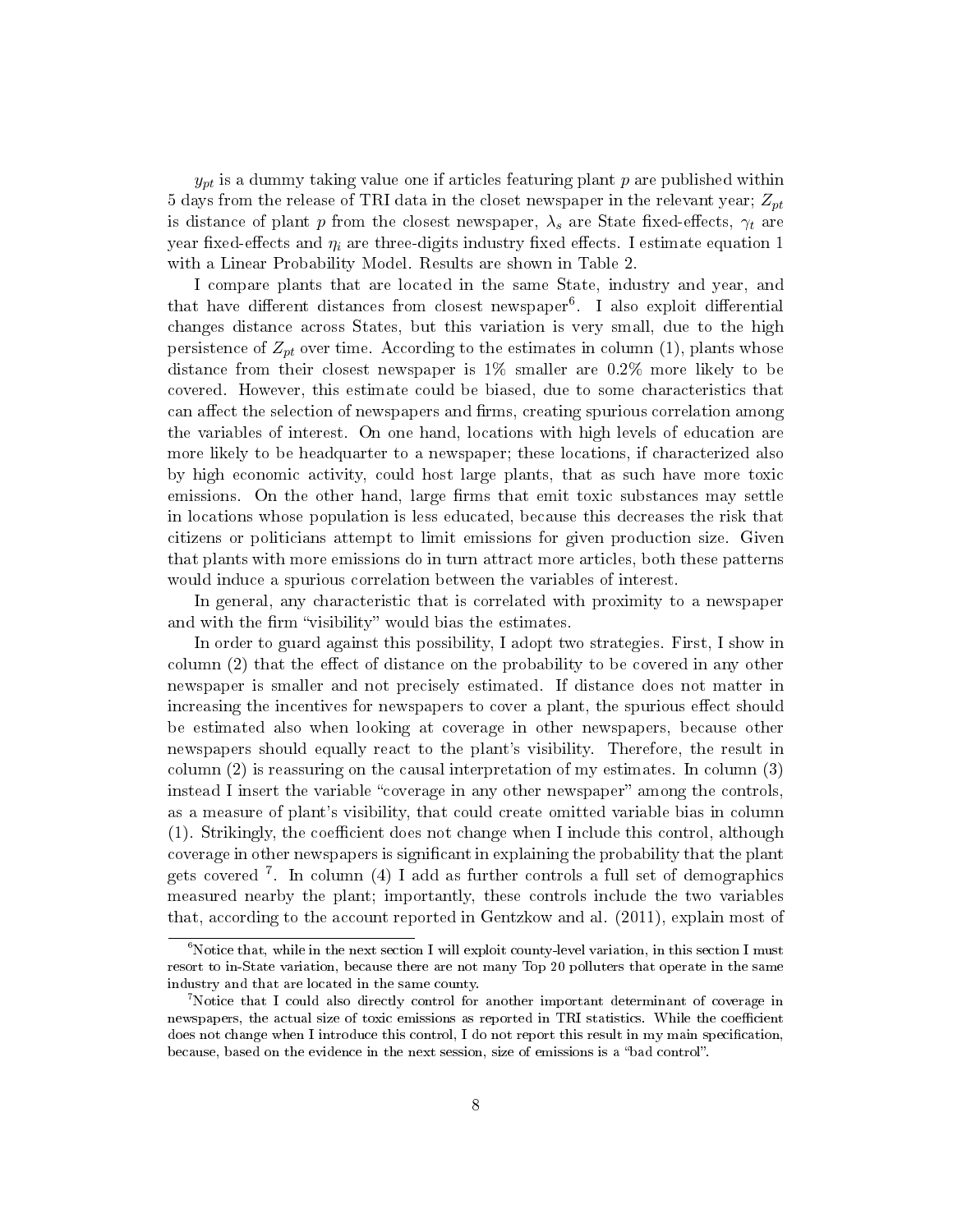the variation in presence of local newspapers in the US, i.e. population and income (given that the area over which I measure the controls is fixed, I actually control for population density). None of these variables seem signicant in explaining coverage in closest newspaper, and the coefficient on distance decreases only slightly.

In columns (5) and (6) I report Logit estimates as robustness check. The estimated elasticity with Logit is slightly larger than that estimated with Linear Probability Model, but also the predicted probability of coverage is smaller.

Overall the results in columns  $(1)$ ,  $(3)$  and  $(4)$  suggest that, if the distance of a plant from its closest newspaper is 1% smaller, its probability to get some coverage related to TRI statistics is 0.2% larger. While this looks like a small number, one should be aware that a  $1\%$  increase in distance with respect to the average is equal to 0.17 miles. Therefore, being 17 miles closer to a newspaper with respect to the average distance increases the probability to be covered by 20%, which is a non-trivial  $\text{effect}^{\overline{8}}.$ 

This section shows that the closer is a plant to its closest newspaper, the larger the probability that its performance in the TRI program is featured in the newspaper itself; the size of this relation is not negligible. Even if coverage is a rare event (a bit less than 4% of the plant-by-year observations in the sample are covered), my result nevertheless suggest that the proability of this event is larger, in equilibrium, for plants located nearby a newspaper. In fact, coverage, being an "out of equilibrium" outcome, is perhaps not surprisingly a rare event, because plants located nearby a newspaper tend to pollute less due to the "threat of coverage". It is this "threat of coverage" that can make firms accountable on their environmental performance, and it is this channel that I aim at measuring when analysing the effect of distance from closest newspaper on TRI emissions.

## 3.2 Distance from closest newspaper and emissions of toxic substances

In order to estimate the effect of being located nearby a newspaper on emissions of toxic substances I run the following regression:

$$
Y_{pt} = \beta_0 + \beta_1 Z_{ft} + \lambda_c + \gamma_t + \eta_i + \epsilon_{pt} \tag{2}
$$

 $Y_{pt}$  are plant-level emissions of toxic substances as reported in the TRI program,  $\lambda_c$  is a county fixed-effect, and the other variables are defined as in equation (1). Equation (2) is estimated on plants that reported their toxic emissions within the TRI program in the years from 2001 to 2009, and that are located in States where newspapers cover TRI statistics at least once in the relevant period <sup>9</sup>.

 ${}^{8}$ In auxiliary regressions I also estimate a negative effect of distance on the number of articles in the closest newspaper featuring TRI statistics (results available upon request).

<sup>9</sup>As already mentioned, a further selection on the sample is carried on, where in practice plants, industries and counties for which there are few observations are dropped.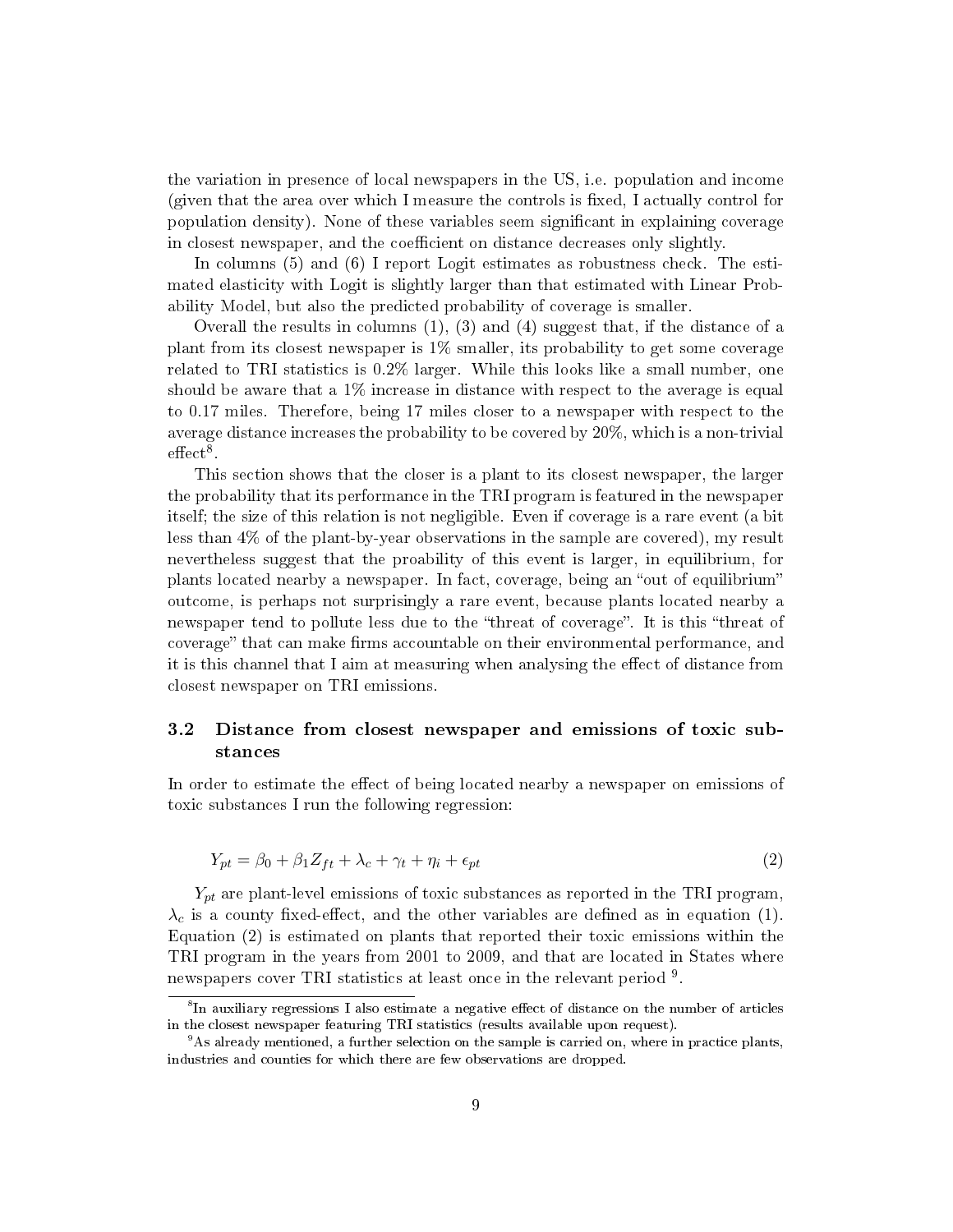The parameter estimates for this equation are shown in Table 3. Column (1) reports a specification where I assume that distance from closest newspaper is random, once I control for county, industry and year fixed effects. In practice, I compare emissions for plants that operate in the same county, industry and year, and total emissions in counties over time (the second source of variation is very small and unlikely to have a big impact on point estimates).

According to the estimates in column (1), being 1% more distant from a newspaper translates in 0.34% more emissions. The identifying assumption is that plants that are located in the same county and that operate in the same 3-digits industry are located at different distances from a newspaper for reasons that are random with respect to their emission levels. County fixed effect control mainly for differences in institutions and regulatory environment that most likely affect the size of the threat that a plant is allowed to pose to the community located nearby. Industry fixed effects are also important because some industries are "naturally" more polluting than others, and location decisions are expected to be more homogenous within industry rather than across industries.

However, different parts of a county in the USA can exhibit very different demographics, a long list of which can be correlated with distance and emissions. Moreover, some plants may be located at the county border, so that demographics of nearby counties also matter. As already pointed out in Subsection 3.1, Gentzkow et al. (2011) document the importance of population size and income for the location decision of newspapers; it is not unlikely that these variables also affect the decision of a newspaper to remain in a location; indeed, population size and income must affect the profitability of a newspaper, being positively correlated with potential readers and advertisers. In absence of an ideal experiment that would solve this identification issue, I adopt a control-based approach, creating a newly-created dataset where different demographics are measured in circles with radius equal to 10 miles and with center at the plant's location; in this way, I aim at measuring the economic and social environment that is mostly relevant for the plant. Beside log population density and log income, I control for: two measures of educational achievement (share of people with high school diploma or some year of college and share of people with college and more), two measures of the age composition of the population (share of people older than 65 and share of people younger than 20), share of black people and share of people who live in an urban area.

Importantly, the coefficient in column  $(2)$ , where these controls are accounted for, decreases, as expected, but not dramatically so. This is interesting especially because some of the controls included are signicant in explaining toxic emissions, and most of them enter the model with the expected sign.

The results in Table 3 also contribute in shading light on other determinants of toxic emissions, measured for the first time, to the best of my knowledge, in an area relatively close to the plant. More specifically, toxic emissions appear to decrease with population density, share of people with high levels of education and share of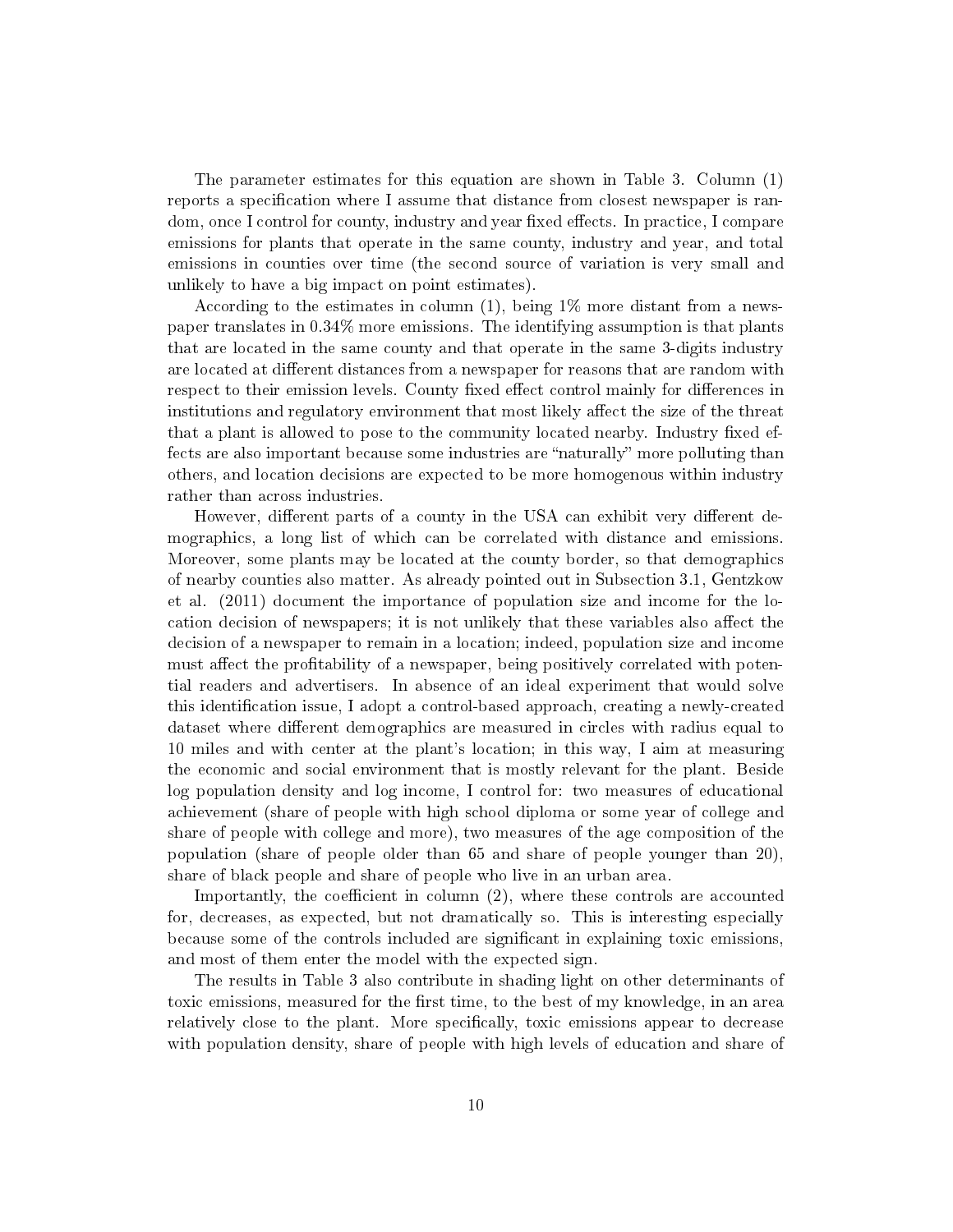people younger than 20, and to be increasing in degree of urbanism. As compared to previous work on "environmental justice", the share of black people in the population does not appear to affect emissions in a statistically significant way.

To account for non-linearities in the relation between emissions and the variables that are most correlated with distance from closest newspaper, in column (3) I control for quartiles in log population density and log income per capita, and the coefficient estimate is basically unaffected; in column  $(4)$  instead I allow for Statespecific shocks, which again has little impact on the estimated effect of distance on emissions.

In column (5) I implement a robustness check, running an interval regression; the lower bound of emissions is calculated as the sum of all the substances released by the plant, assuming that any time the plant reports emissions lower than 500 pounds they are actually equal to 0; the upper bound is calculated assuming instead that these emissions are equal to 499. The coefficient decreases only slightly, showing that the effect estimated is robust to alternative specifications.

Overall, the estimates in Table 3 show that a plant emit between 0.27% and 0.29% less toxic substances if its distance from the closest newspaper is 1% smaller that that of another plant that is located in the same county and that operates in the same 3-digits industry, once year effects are accounted for. Therefore, being 9 miles closer to a newspaper with respect to the average distance translates in about 29% less toxic emissions.

The causal interpretation of these estimates relies on the assumption that, once the included demographics are controlled for, there are not characteristics of the area where the firm is located that are correlated both with the presence of a newspaper and with emissions.

In the next Section I discuss this assumption and I provide some evidence that the estimated effect may indeed be causal.

## 4 Identification

I am mainly worried about two types of bias, one related to the characteristics of the plant, and one related to the characteristics of the location of the plant.

Regarding the first, larger plants, that are very likely the largest polluters, attract more attention and thus more media coverage. Newspapers may decide to locate close to a large plant for this reason, but this is an extremely unlikely outcome, given the very limited space dedicated to firms in newspapers' coverage. The same can be said more in general for plants that are known polluters.

Another concern related to the characteristics of the plant is that plants that intend to pollute more self-select in areas where there are no newspapers, to avoid coverage of their pollution statistics; however, more than a concern this is part of the effect that I want to estimate.

More substantial are the worries related to the characteristics of the location of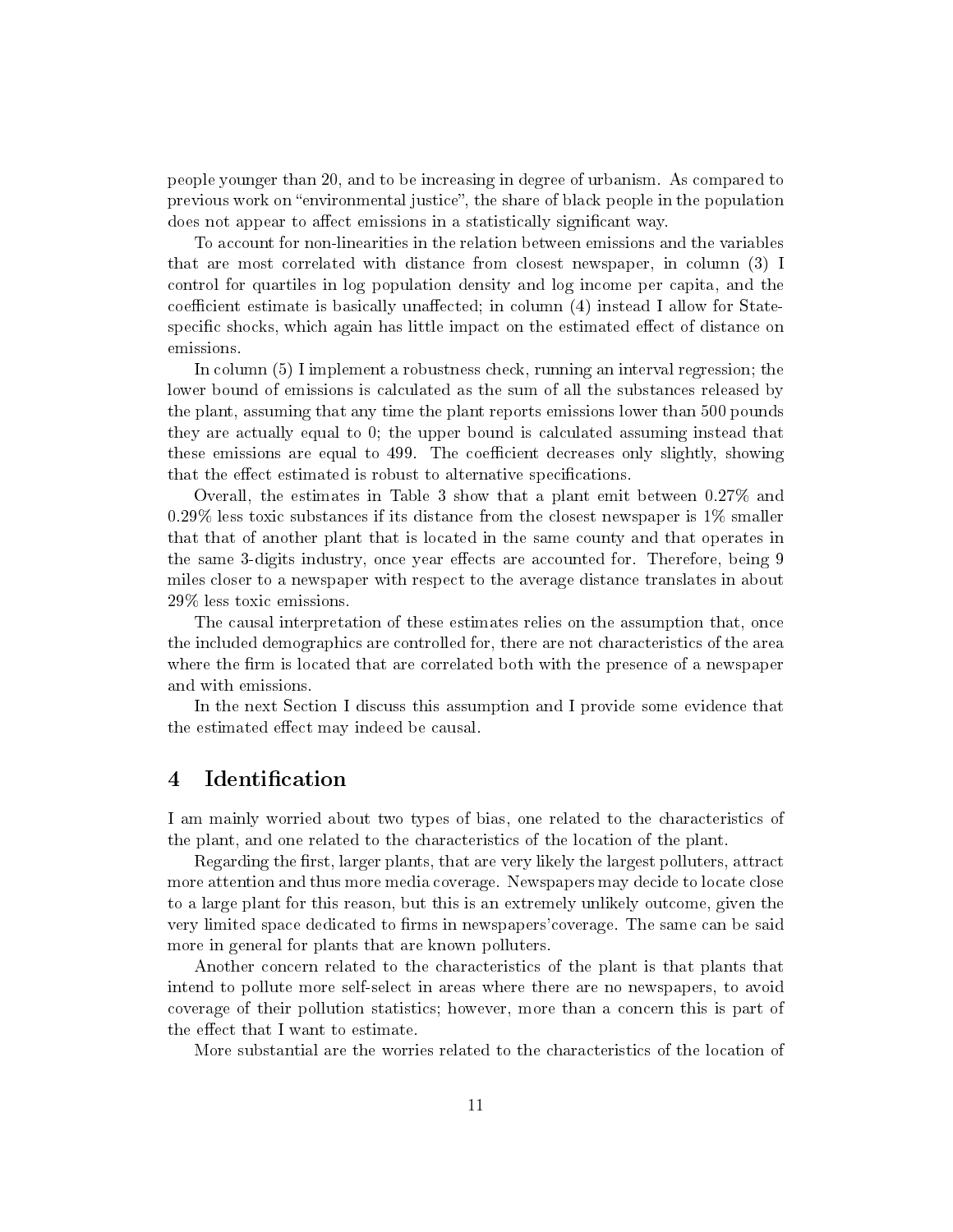the plant, that can be correlated both with plant's emissions and with the presence of a newspaper. The identifying assumption is that, when making their location decision, newspapers and plants take into account different variables, or that these variables are not correlated with emissions, or that we are able to control for these variables.

In what follows I suggest two types of analysis to get a sense of how likely it is that the identifying assumption is met.

Using observables to infer the degree of selection on unobservables.The coefficient for distance in the specification that includes controls, though smaller than in the baseline, is not dramatically so. This may suggest that the correlation of distance with the covariates is not very strong; while it is impossible to test whether there are unobservable determinants of emissions that are also correlated with distance from the closest newspaper, the correlation of the observables with distance can be used to infer how strong should be the correlation of the unobservables to cancel out the estimated effect. Using the method developed by Altonji et al. (2005), and adapted to the continuous case by Bellows and Miguel (2008), I find that the correlation of distance with the unobservables should be 5.3 times bigger than its correlation with the observables to cancel out the effect of distance on emissions. This is remarkable, because, as already pointed out, variables that intuitively and from previous accounts seem to explain most of the variation in newspaper presence in the US are included among the observables.

Running placebo regression to evaluate the identifying assumption. Table 4 provides another test to assess the validity of my identification strategy. As explained in Section 2, the number of total articles on TRI statistics written in the period analyzed is actually null in about 20% of the States. This means that TRI statistics are considered news only in certain States, presumably those where there is more concern around environmental issues, or where average emissions are larger. I document, indeed, that in these States being closer to a newspaper translates into less emissions, and I argue that this finding is relatd to the other result in this paper. i.e. that being closer to a newspaper increases the probability that articles about TRI statistics are written.

In States where TRI statistics do not constitute a "news" instead, the presence of a newspaper nearby should not represent a "threat" for plants' reputation on environmental performance. Therefore, if the effect of distance on emissions is due at least in part to the "threat of coverage", rather than to spurious correlation with other characteristics of the plant's location, the effect should be smaller or null once we look at plants in States where coverage does not arise at any point in time.

Table 4 shows that this is indeed the case. The effect of distance on emissions is not precisely estimated, and its magnitude and sign change across specifications, when equation 2 is estimated on plants located in States where coverage does not emerge.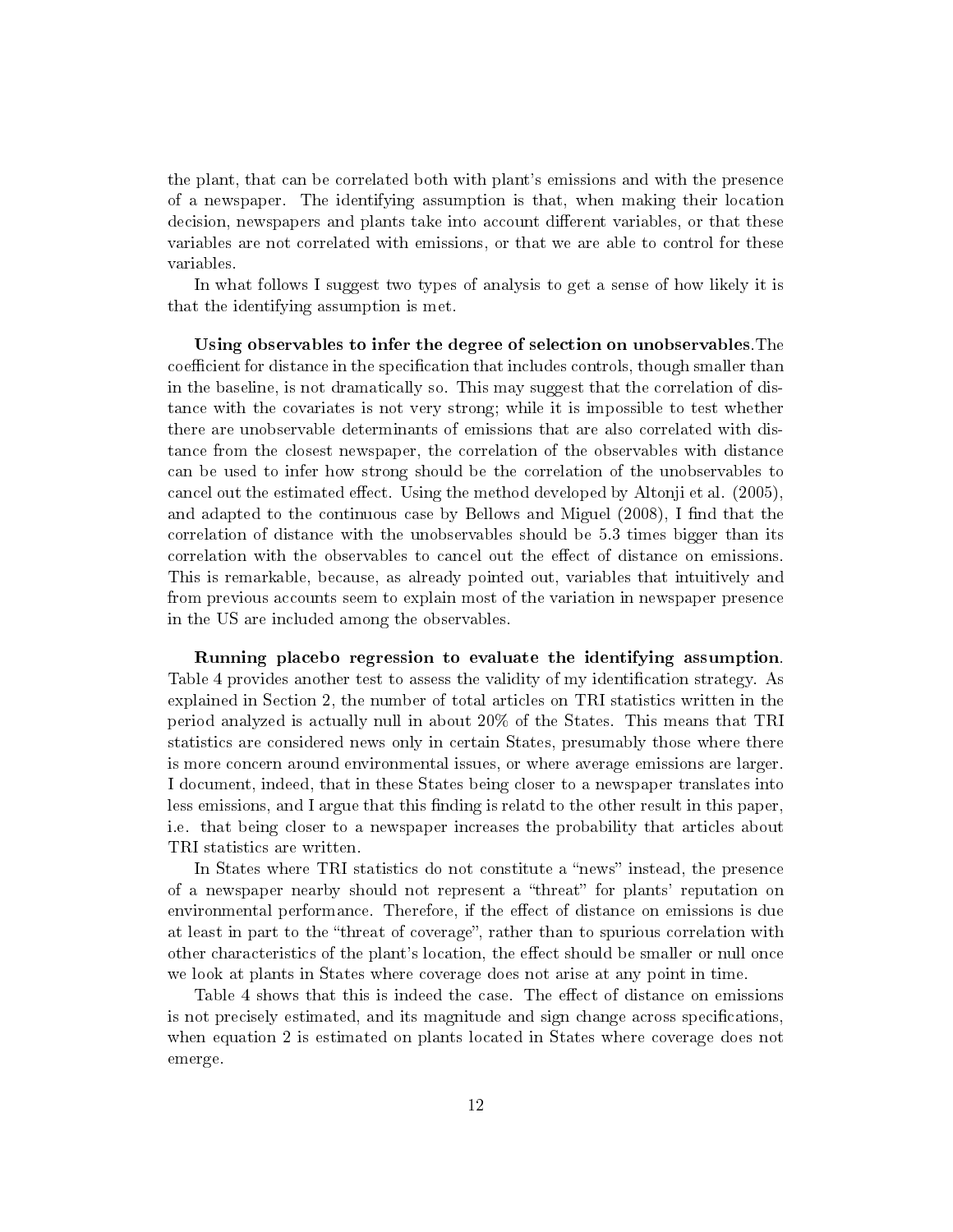This test shows that the data satisfy a necessary, although not sufficient condition for identification. Indeed, this finding is also consistent with an alternative scenario in which there are other variables (such as general interest in the population about environmental issues) that correlate with distance of newspaper and that matter only in certain States. In particular, in States where coverage has never arisen emissions have lower average and standard deviation. If both interest and coverage arise only once emissions exceed a certain level, the pattern observed in Tables 3 and 4 is consistent with both coverage and interest determining the correlation between distance from closest newspaper and emissions. However, one should consider that these two variables are intertwined; it is not unlikely that interest is determined, at least in part, by coverage itself; moreover, local newspapers were funded mostly in the 19th or early 20th century, and it is thus less likely that people's interest in getting informed about environmental issues (and about socio-political local issues in general) drove the location decision of the newspaper.

## 5 Conclusion and Future Developments

In this paper I have shown that plants that are located closer to a newspapers emit less toxic substances than plants that are more distant from their closest newspaper and that operate in the same industry, county and year. Population density, income per capita, urbanization, educational, demographic and racial composition of the county population do not completely explain this correlation.

I argue that there is a direct causal effect of distance from closest newspaper on emissions, through the "threat of coverage" coming from the local press. I show that, indeed, plants located nearby a newspaper are more likely to get covered and are featured in a larger number of articles.

I also show that distance from closest newspaper and emissions are not correlated in States where coverage of TRI statistics has not emerged.

The main concern on identification is that locations where there are newspapers are different than those where there are not, for reasons that are correlated with emissions, and that we are not able to control for.

At this proposal, different solutions to the identification problem will be explored in future development of this paper.

I will control for measures of distance of the firm from the closest university, arguing that this is a good proxy for non accounted for differences in economic, social and cultural development of the place where the plant is located. For the same purpose, I plan to collect data on total newspapers circulation at zip-code level, and to control for newspapers penetration in the area around the plant; arguably, the share of people who read newspapers is another good indicator of social and cultural local development and of local civic attitudes.

Moreover, I plan to search for coverage of environmental issues in newspapers, and to test whether the estimated effect is larger for plants whose closest newspaper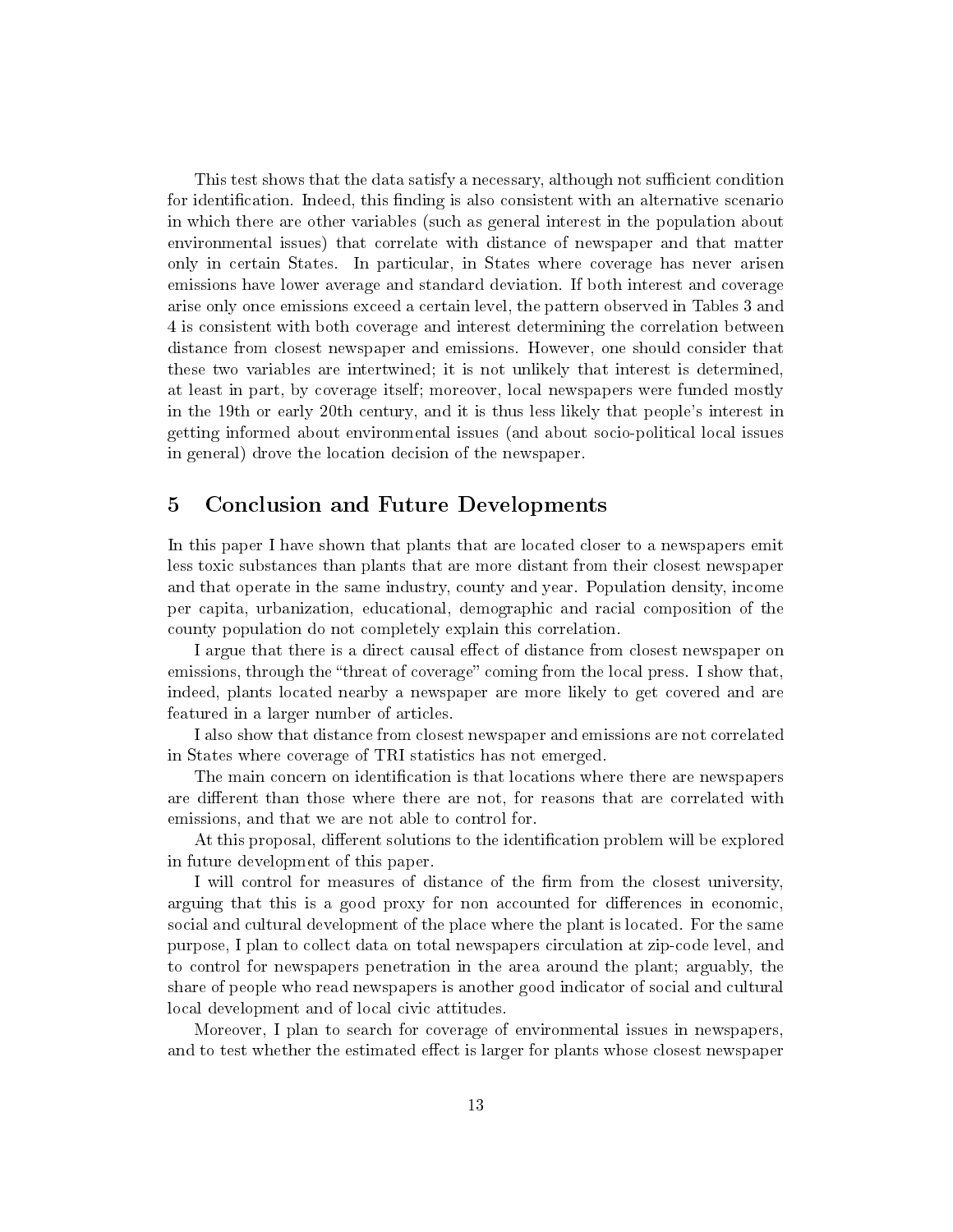covers environmental issues more heavily.

Finally, based on economic theory and empirical evidence I argue that certain plants are supposed to care about reputation more than others; more specifically, these are plants that: operate in industries with lower concentration (i.e. less competition) (see Heal (2008)); operate in industries where the average distance traveled by goods is lower (see Heal (2008)); are listed in the stock market (see Hamilton  $(1995)$ ; produce goods with a higher "consumer proximity" index (see Heal  $(2008)$ ).

Testing these predictions will show whether the effect estimated can be generated by plant's concerns about reputation, as formed through newspapers coverage; moreover, these tests will shed light on what are the "constituents" that these firms are mostly worried about (mainly, local investors, local consumers, or more in general their "neighbors").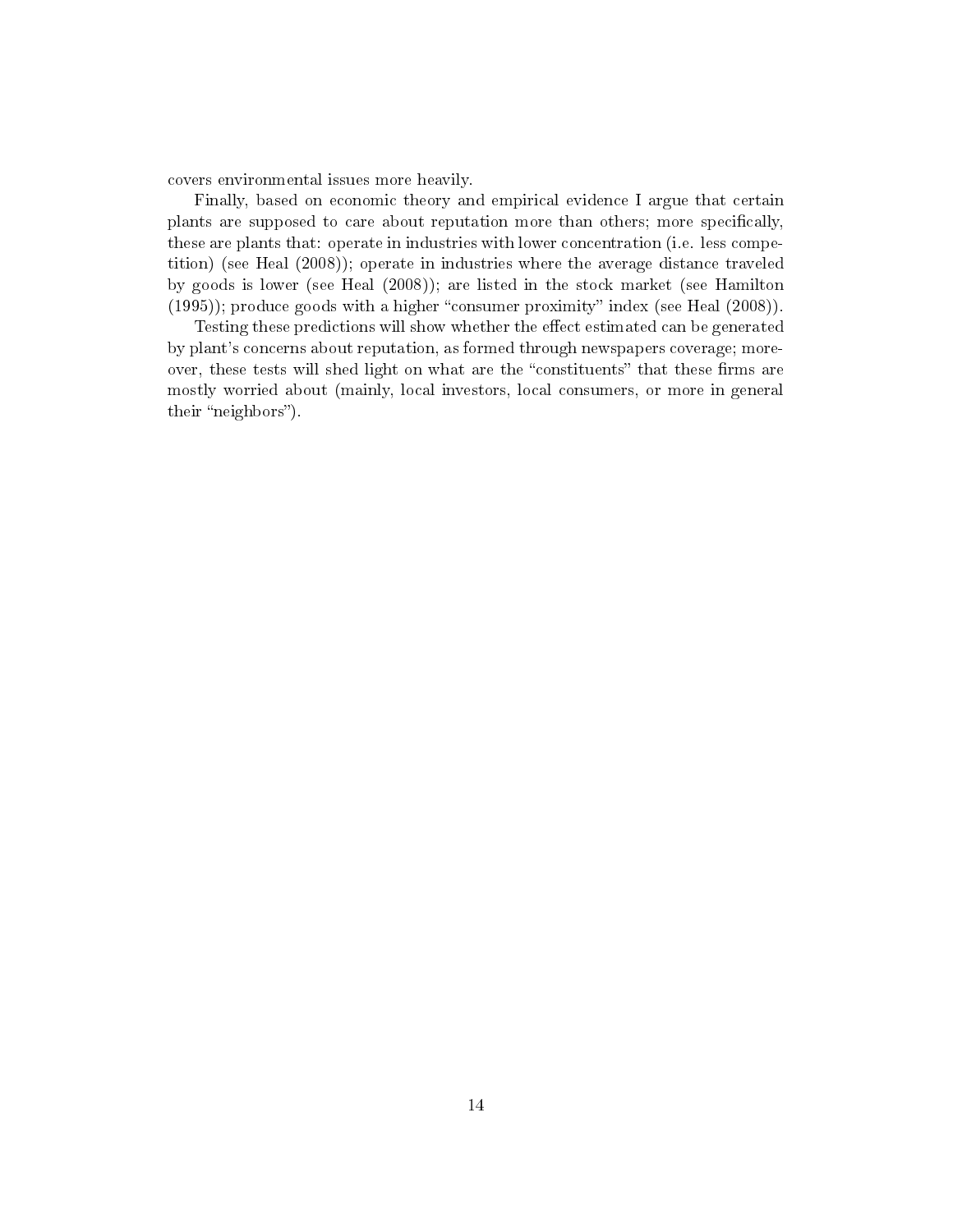## Bibliography

Altonji, Joseph G., Elder, Todd E. and Taber, Christopher R. (2005). Selection on Observed and Unobserved Variables: Assessing the Effectiveness of Catholic Schools. Journal of Political Economy, University of Chicago Press, vol. 113(1), pages 151-184, February.

Currie, J., and Johannes F. Schmieder (2009). Fetal Exposure to Toxic Releases and Infant Health. American Economic Association Papers and Proceedings,  $99(2)$ , May 2009, 177-83

Eisensee, T. and Stromberg, D. (2008). News Floods, News Droughts, and U.S. Disaster Relief. *Quarterly Journal of Economics*, 122(2), 2007.

Gentzkow, M., Shapiro, Jesse M. and Sinkinson, M.  $(2011)$ . The Effect of Newspaper Entry and Exit on Electoral Politics. American Economic Review. Vol. 101 (7).

Hainmueller, J., Hiscox, Michael J. and Sequeira, S. (2011). Consumer Demand for the Fair Trade Label: Evidence from a Field Experiment. Mimeo

Heal, G. (2008). When Principles Pay-Corporate Social Responsibility and the Bottom Line. Columbia Business School Press, 2008. - Blog posting on FairerGlobalization

Hamilton, James T. (1995). Pollution as News: Media and Stock Market Reactions to the Toxics Release Inventory Data. J Environmental Economics and Management. Vol. 28, 98-113.

Pratt, A. and Stromberg, D. (2011). The political economy of mass-media. Mimeo.

Cohen, M. and Konar, S. (2001). Does the Market Value Environmental Performance? The Review of Economics and Statistics. Vol. 83, No. 2, 281-289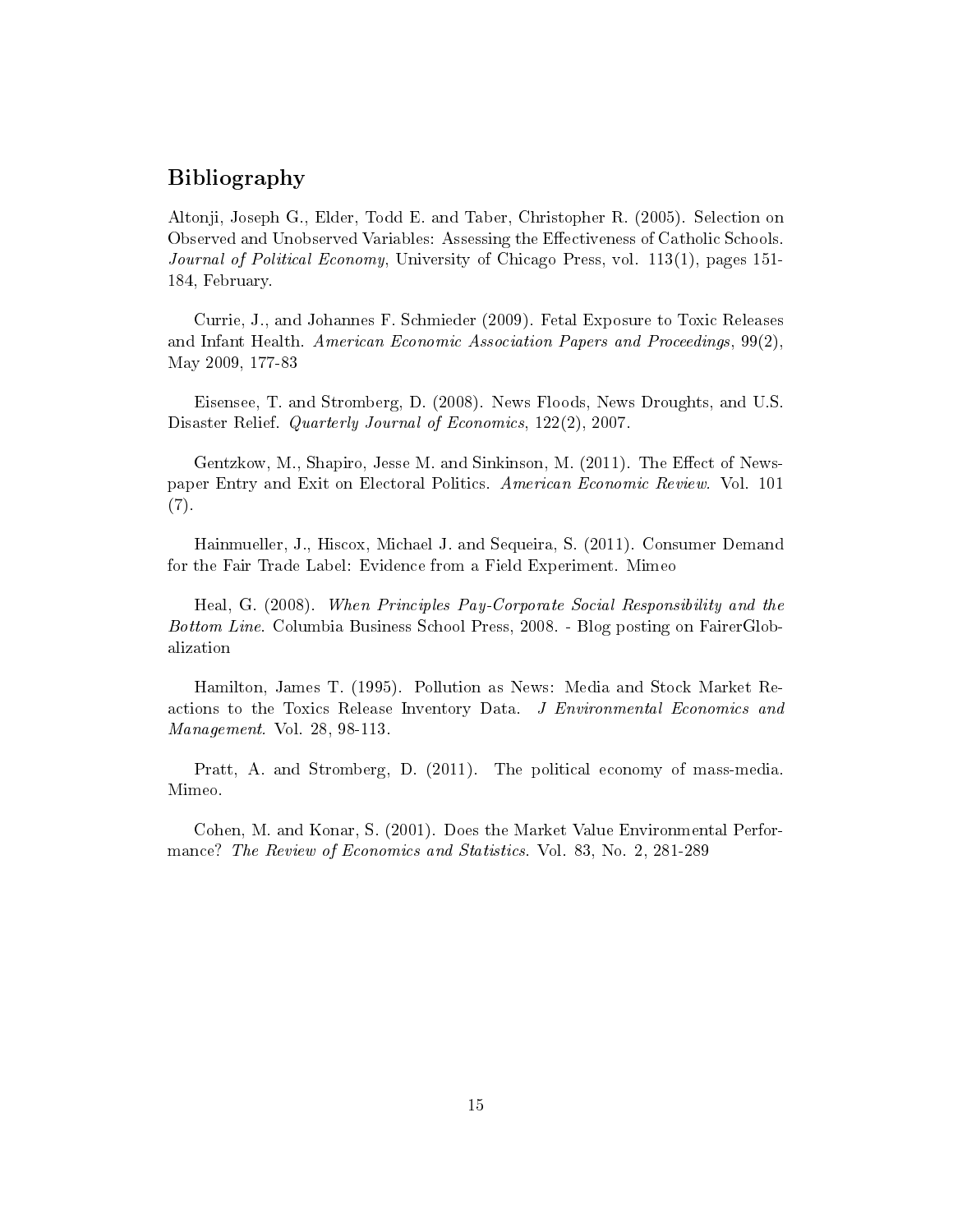# Appendix



Figure 1 Total number of articles by State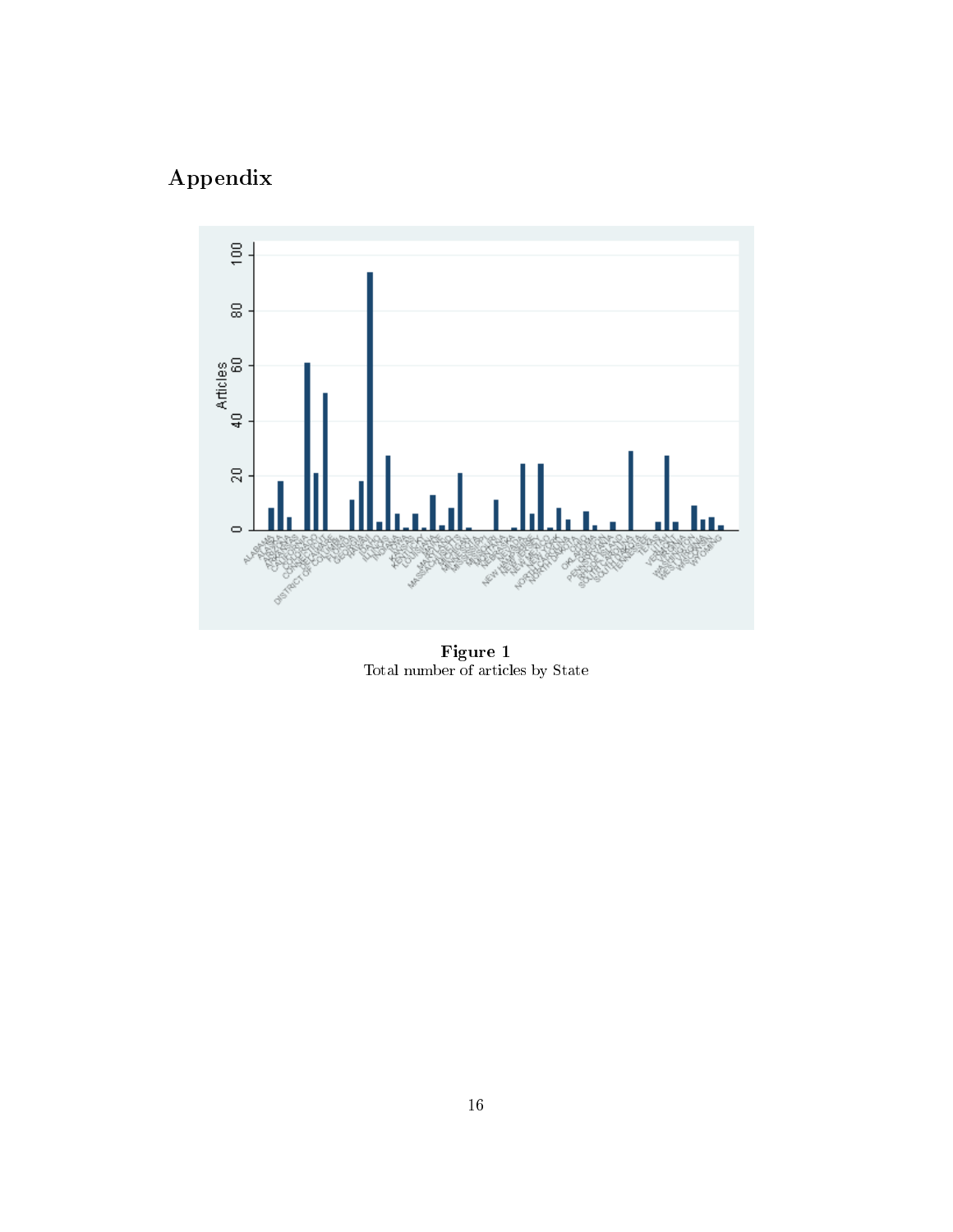

Figure 2 Total emissions by year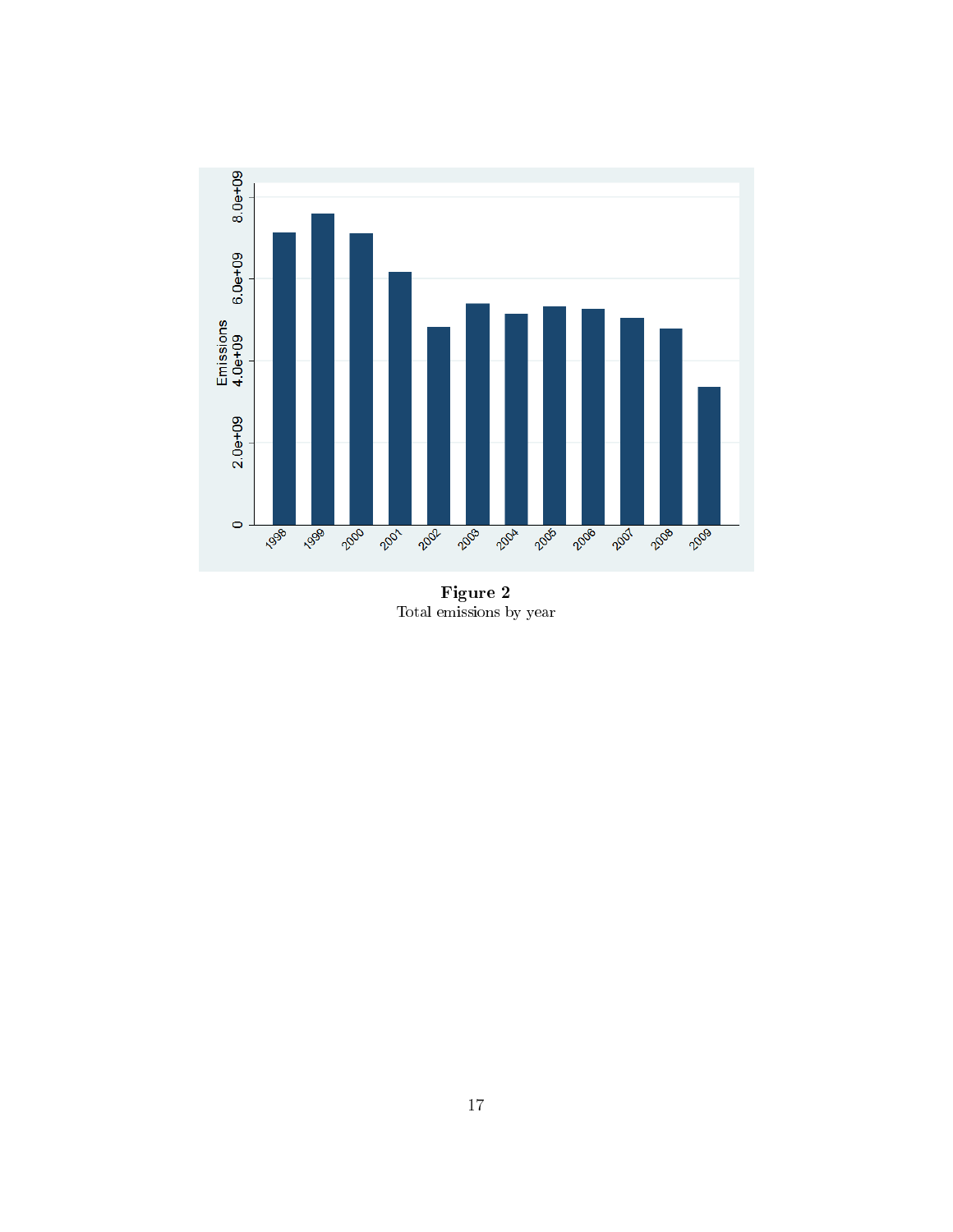|                                    |         | Top $20$ 's      |             |        | <b>Full Sample</b> |             |
|------------------------------------|---------|------------------|-------------|--------|--------------------|-------------|
| Variable                           | Mean    | <b>Stand Dev</b> | $\mathbf N$ | Mean   | <b>Stand Dev</b>   | $\mathbf N$ |
| toxic emissions                    | 3808006 | 30969749         | 5838        | 231161 | 6004950            | 166751      |
| distance closest newspaper         | 17.185  | 38.059           | 5838        | 9.396  | 11.557             | 166751      |
| log pop density                    | 5.636   | 1.957            | 5612        | 6.203  | 1.551              | 166724      |
| log income pc                      | 10.049  | 0.274            | 5610        | 10.132 | 0.263              | 166719      |
| share black                        | 0.107   | 0.19             | 5612        | 0.102  | 0.163              | 166724      |
| share urban                        | 0.452   | 0.333            | 5612        | 0.517  | 0.338              | 166724      |
| share high school and some college | 0.555   | 0.085            | 5612        | 0.54   | 0.091              | 166724      |
| share college and more             | 0.288   | 0.112            | 5612        | 0.302  | 0.114              | 166724      |
| share younger 20                   | 0.293   | 0.036            | 5612        | 0.288  | 0.028              | 166724      |
| share older 65                     | 0.123   | 0.033            | 5612        | 0.129  | 0.028              | 166724      |
| articles closest newspaper         | 0.043   | 0.228            | 5838        |        |                    |             |
| coverage closest newspaper         | 0.037   | 0.188            | 5838        |        |                    |             |
| articles others                    | 0.05    | 0.301            | 5838        |        |                    |             |
| covered others                     | 0.035   | 0.184            | 5838        |        |                    |             |

Table 1 Summary Statistics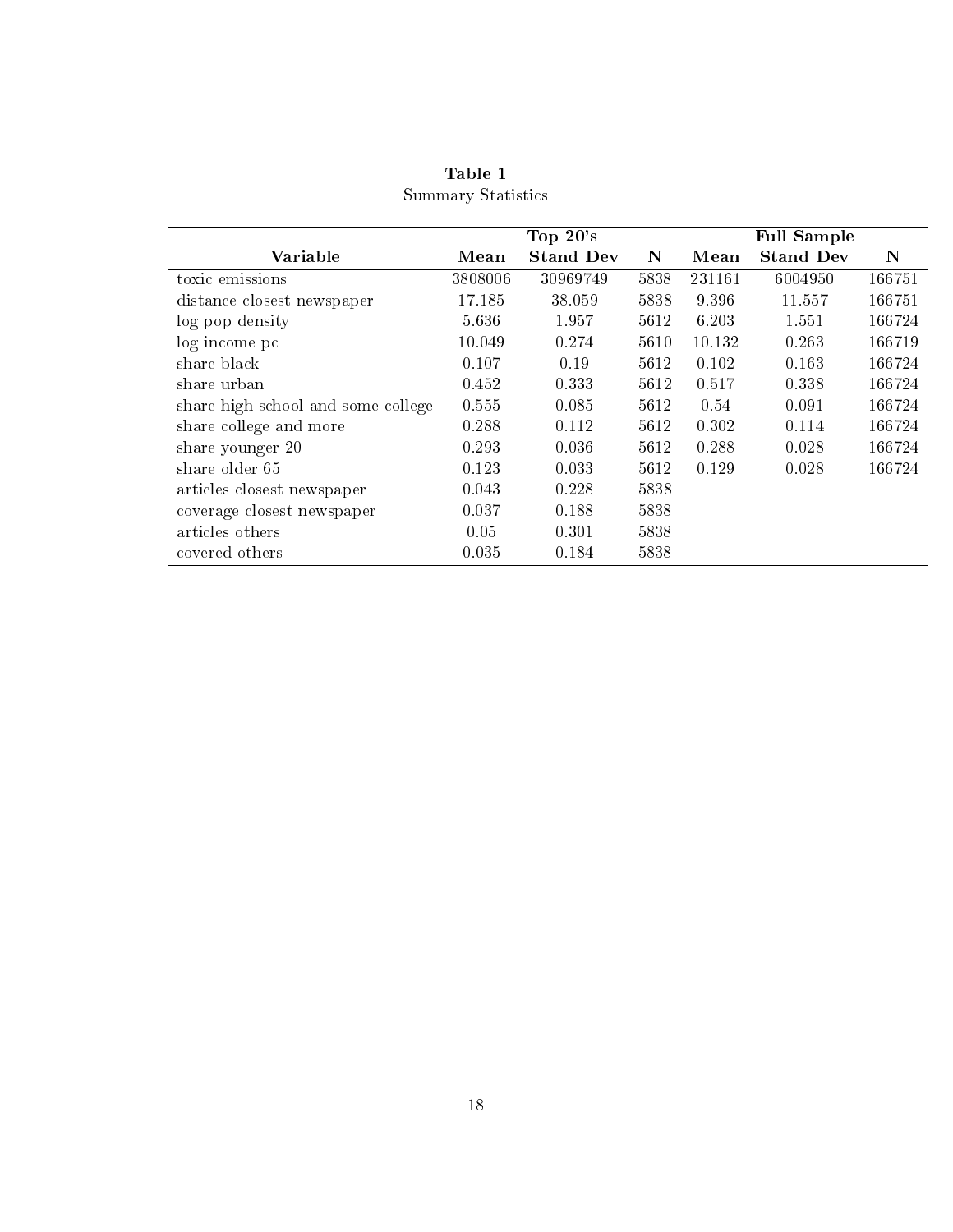|                                    | (1)                  | $\overline{(2)}$ | $\overline{(3)}$ | $\overline{(4)}$ | $\overline{(5)}$ | $\overline{(6)}$ |
|------------------------------------|----------------------|------------------|------------------|------------------|------------------|------------------|
|                                    | covered closest      | covered others   | covered closest  | covered closest  | covered closest  | covered closest  |
| Model                              | $\operatorname{LPM}$ | LPM              | $\mathrm{LPM}$   | $\mathrm{LPM}$   | Logit            | Logit            |
|                                    |                      |                  |                  |                  |                  |                  |
| log distance                       | $-0.007**$           | $-0.003$         | $-0.007**$       | $-0.006*$        | $-0.187**$       | $-0.242**$       |
|                                    | (0.003)              | (0.003)          | (0.003)          | (0.004)          | (0.086)          | (0.103)          |
| covered others                     |                      |                  | $0.150***$       |                  | $1.621***$       |                  |
|                                    |                      |                  | (0.028)          |                  | (0.258)          |                  |
| log pop density                    |                      |                  |                  | 0.002            |                  | $-0.021$         |
|                                    |                      |                  |                  | (0.005)          |                  | (0.115)          |
| log income pc                      |                      |                  |                  | 0.038            |                  | $1.340*$         |
|                                    |                      |                  |                  | (0.026)          |                  | (0.754)          |
| share black                        |                      |                  |                  | 0.023            |                  | $1.137*$         |
|                                    |                      |                  |                  | (0.016)          |                  | (0.589)          |
| share urban                        |                      |                  |                  | $-0.006$         |                  | 0.238            |
|                                    |                      |                  |                  | (0.025)          |                  | (0.632)          |
| share high school and some college |                      |                  |                  | $-0.027$         |                  | 0.672            |
|                                    |                      |                  |                  | (0.057)          |                  | (1.680)          |
| share college and more             |                      |                  |                  | $-0.069$         |                  | $-1.882$         |
|                                    |                      |                  |                  | (0.077)          |                  | (2.201)          |
| share younger 20                   |                      |                  |                  | 0.098            |                  | 0.893            |
|                                    |                      |                  |                  | (0.165)          |                  | (4.094)          |
| share older 65                     |                      |                  |                  | $-0.253$         |                  | $-9.079$         |
|                                    |                      |                  |                  | (0.164)          |                  | (5.562)          |
|                                    |                      |                  |                  |                  |                  |                  |
| Observations                       | 5,838                | 5,838            | 5,838            | 5,610            | 3,971            | 3,712            |
| R-squared                          | 0.107                | 0.049            | 0.127            | 0.095            |                  |                  |
| <b>State FE</b>                    | Yes                  | Yes              | Yes              | Yes              | Yes              | Yes              |
| Industry FE                        | Yes                  | Yes              | Yes              | Yes              | Yes              | Yes              |
| Year FE                            | Yes                  | Yes              | Yes              | Yes              | Yes              | Yes              |
| Elasticity                         | $-0.20$              | $-0.10$          | $-0.19$          | $-0.17$          | $-0.18$          | $-0.24$          |
| $Pr(\overline{x'}\widehat{\beta})$ | 0.0368               | 0.0351           | 0.0368           | 0.0353           | 0.0244           | 0.0256           |

Table 2Distance from closest newspaper and coverage

Standard errors are clustered by <sup>p</sup>lant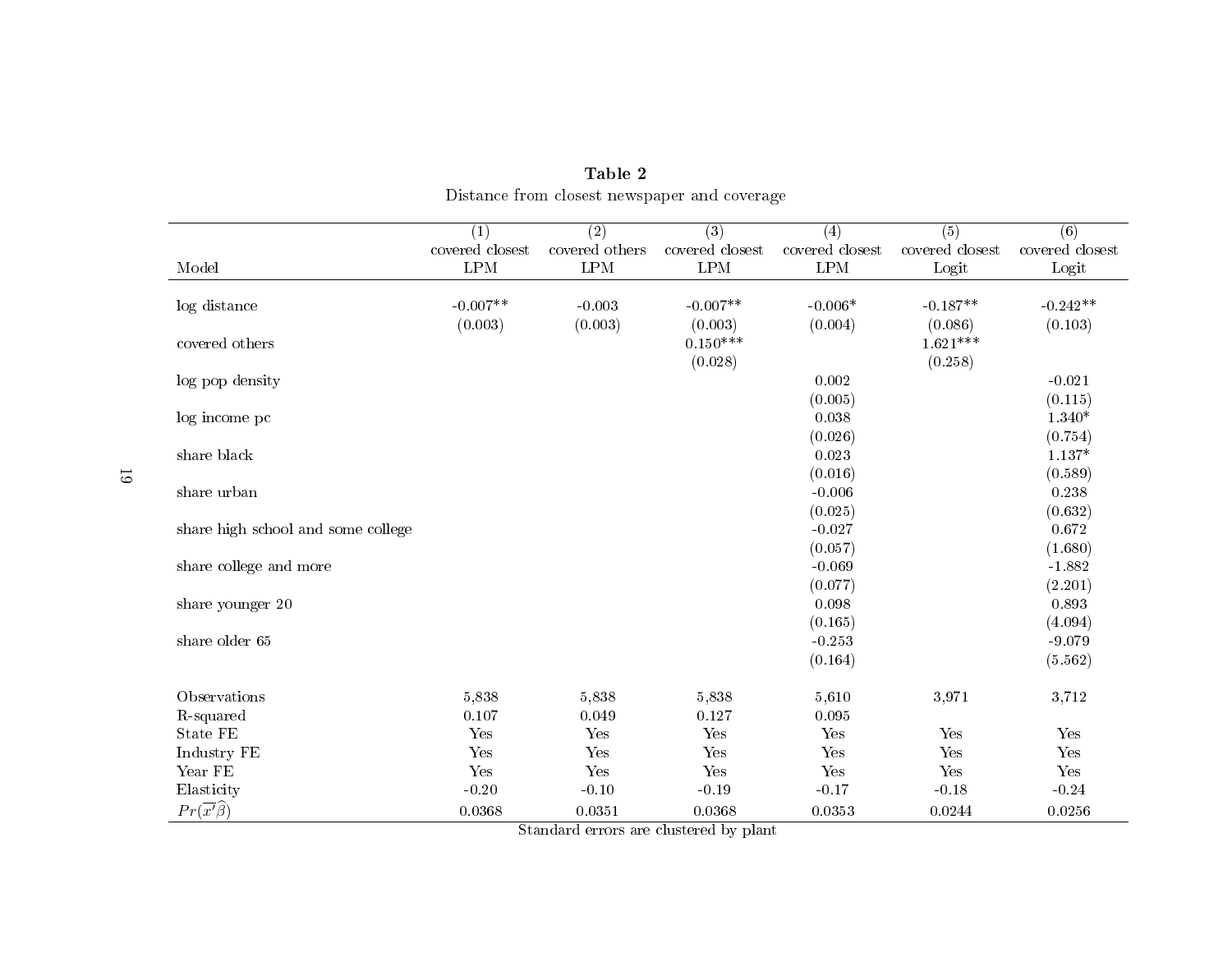|                                        | (1)            | $\overline{(2)}$                   | $\overline{(3)}$ | (4)           | $\overline{(5)}$    |
|----------------------------------------|----------------|------------------------------------|------------------|---------------|---------------------|
|                                        | log emissions  | log emissions                      | log emissions    | log emissions | log emissions       |
| Model                                  | <b>OLS</b>     | <b>OLS</b>                         | <b>OLS</b>       | <b>OLS</b>    | Interval Regression |
|                                        | $0.339***$     | $0.274***$                         | $0.284***$       | $0.285***$    | $0.263***$          |
| lag 1 log distance                     | (0.0829)       | (0.0901)                           | (0.0905)         | (0.0907)      | (0.0770)            |
|                                        |                | $-0.640***$                        | $-0.558***$      | $-0.572***$   | $-0.358**$          |
| log pop density                        |                |                                    |                  |               |                     |
|                                        |                | (0.163)                            | (0.185)          | (0.187)       | (0.153)             |
| log income pc                          |                | $-0.593$                           | $-0.122$         | $-0.148$      | $-0.0226$           |
|                                        |                | (0.926)                            | (0.945)          | (0.951)       | (0.791)             |
| share high school and some college     |                | 0.116                              | 0.524            | 0.0982        | $-0.368$            |
|                                        |                | (2.147)                            | (2.228)          | (2.310)       | (1.837)             |
| share college and more                 |                | $-6.315**$                         | $-6.008**$       | $-6.193**$    | $-5.055**$          |
|                                        |                | (2.544)                            | (2.566)          | (2.599)       | (2.119)             |
| share older 65                         |                | $-3.450$                           | $-3.567$         | $-4.028$      | 1.117               |
|                                        |                | (5.784)                            | (5.810)          | (5.897)       | (4.750)             |
| share younger 20                       |                | $-16.34***$                        | $-17.64***$      | $-18.23***$   | $-8.257*$           |
|                                        |                | (5.621)                            | (5.663)          | (5.816)       | (4.753)             |
| share black                            |                | $-0.782$                           | $-0.740$         | $-0.778$      | $-0.216$            |
|                                        |                | (0.680)                            | (0.682)          | (0.685)       | (0.578)             |
| share urban                            |                | $1.842**$                          | $2.100**$        | $2.160**$     | 1.127               |
|                                        |                | (0.751)                            | (1.000)          | (1.016)       | (0.833)             |
| Observations                           | 166,751        | 166,719                            | 166,719          | 166,719       | 166,719             |
| R-squared                              | 0.176          | 0.178                              | 0.178            | 0.179         |                     |
| Year FE                                | Yes            | Yes                                | Yes              | Yes           | Yes                 |
| Industry FE                            | Yes            | Yes                                | Yes              | Yes           | Yes                 |
| County FE                              | Yes            | Yes                                | Yes              | Yes           | Yes                 |
| Dummies for quartiles                  | N <sub>o</sub> | No                                 | Yes              | Yes           | Yes                 |
| State-by-year FE                       | N <sub>o</sub> | No                                 | N <sub>o</sub>   | Yes           | Yes                 |
|                                        | $***$          | $p<0.01$ , ** $p<0.05$ , * $p<0.1$ |                  |               |                     |
|                                        |                |                                    |                  |               |                     |
| Standard errors are clustered by plant |                |                                    |                  |               |                     |

|                                                     | Table 3 |  |
|-----------------------------------------------------|---------|--|
| Distance from closest newspaper and toxic emissions |         |  |